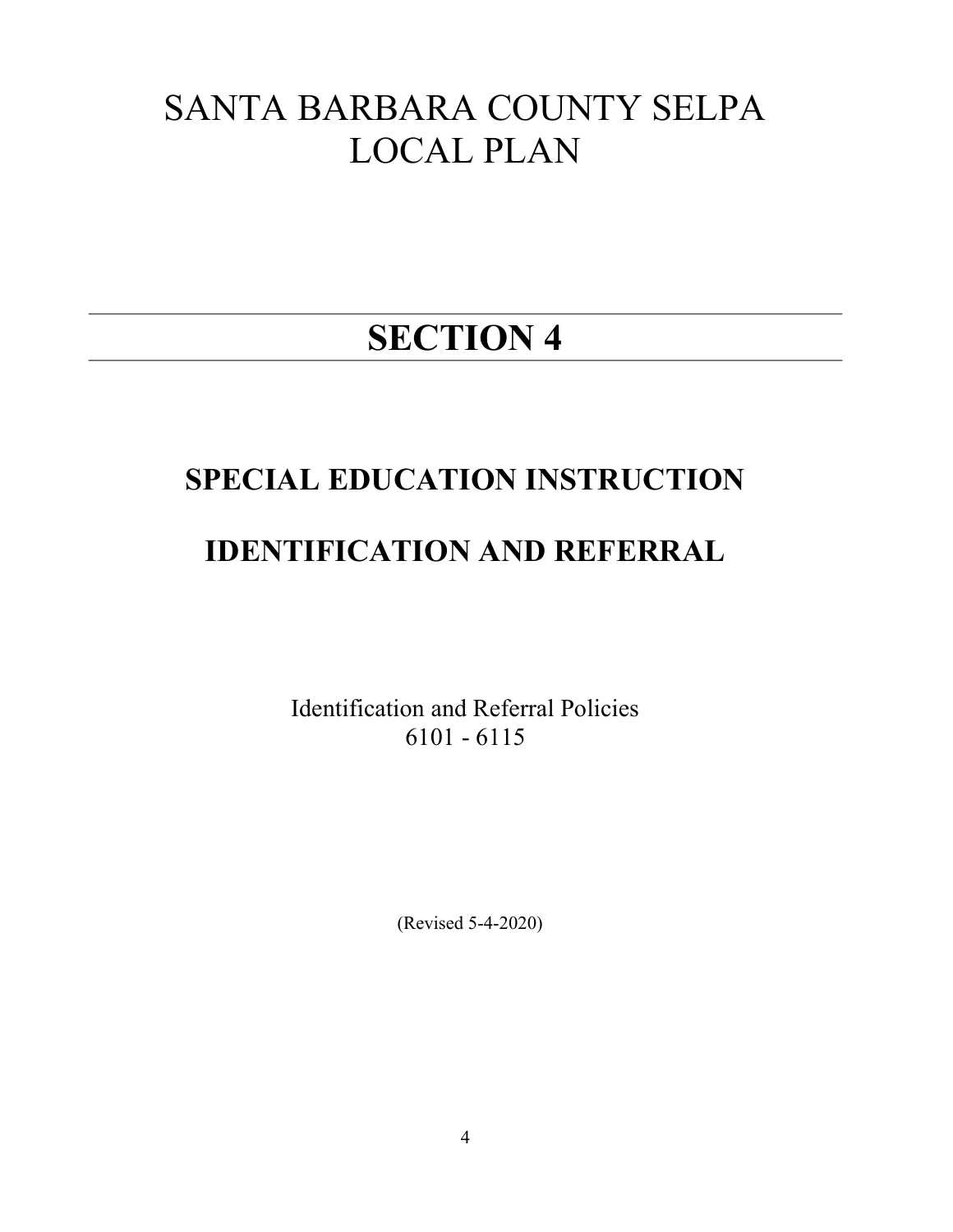# 6000 SPECIAL EDUCATION - INSTRUCTION

#### 6100 IDENTIFICATION AND REFERRAL

6101 Continuous Child Find

Each district in the Local Plan Area and the County Education Office shall adopt uniform procedures for actively and systematically seeking out all individuals with exceptional needs, ages 0 through 21 years, including children not enrolled in public school programs who reside in the district or are under the jurisdiction of the County Education Office. The child find requirement extends to children enrolled in private schools, including parochial schools, children who are homeless, children who are migrant, and children who are wards of the state.

For early childhood programs, children 0 to 5 in age will be sought out in environments such as the following: neonatal intensive care units, hospitals, Head Start programs and other public or private preschools.

#### (EDUCATION CODE SECTION 56205(a) and 56301)

| DATE APPROVED: | January 3, 1984  |
|----------------|------------------|
| DATE REVISED:  | November 6, 1987 |
| DATE REVISED:  | December 9, 2002 |
| DATE REVISED:  | June 6, 2005     |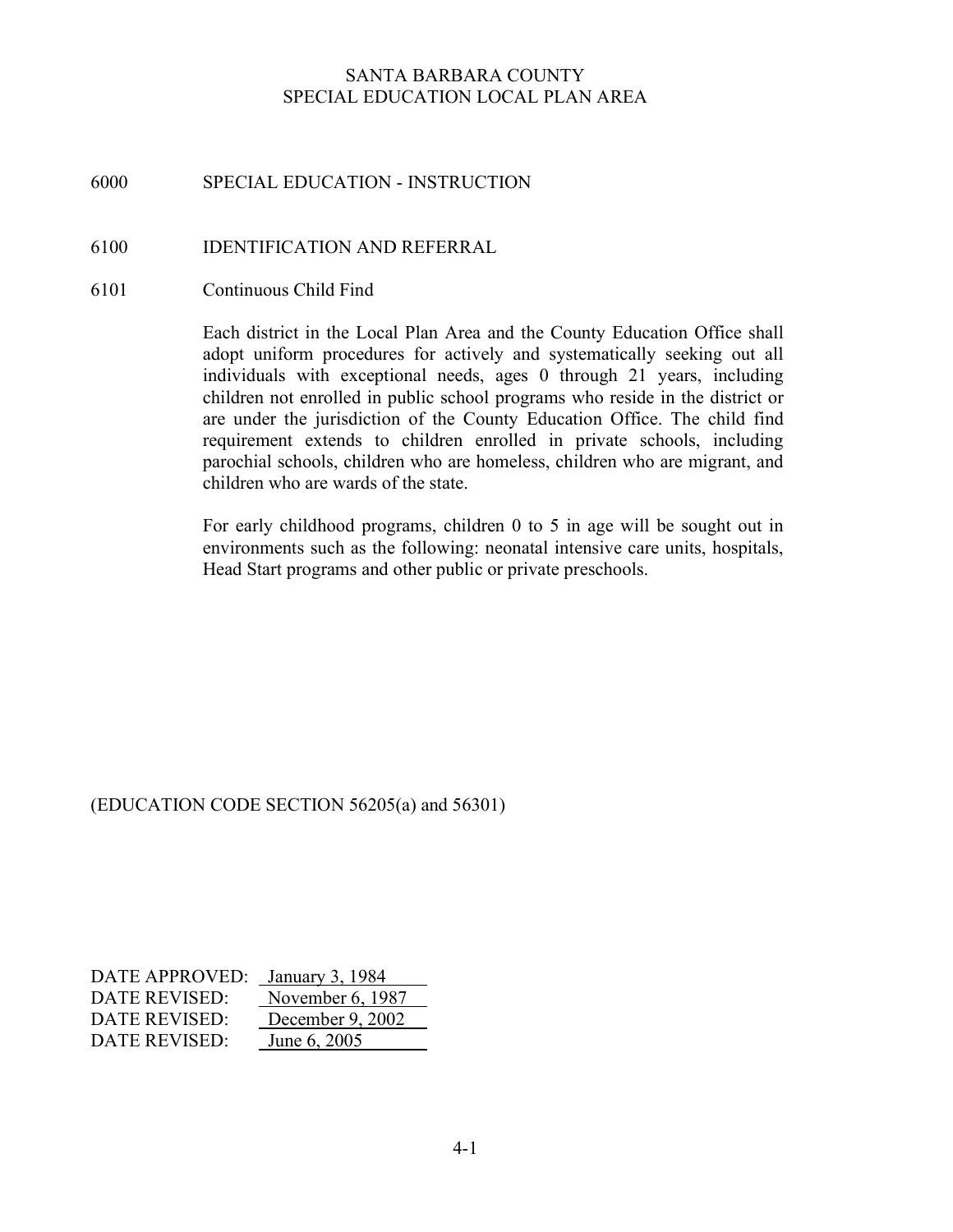6000 SPECIAL EDUCATION - INSTRUCTION

#### 6100 IDENTIFICATION AND REFERRAL

6102 Child Find Notice

The SELPA Administrative Office shall publish a public notice in newspapers of general circulation in the county at the beginning of each school year. The notice shall inform parents of the availability of programs for eligible disabled students, ages 0-21, and whom to contact for assistance.

Outreach activities will typically include the following: distribution of pamphlets describing the programs to pediatricians, staff presentations to service organizations, and/or media coverage.

#### (EDUCATION CODE SECTION 56205(a) and 56301)

| DATE APPROVED: February 7, 1984 |                  |
|---------------------------------|------------------|
| DATE REVISED:                   | November 6, 1987 |
| DATE REVISED:                   | March 3, 1995    |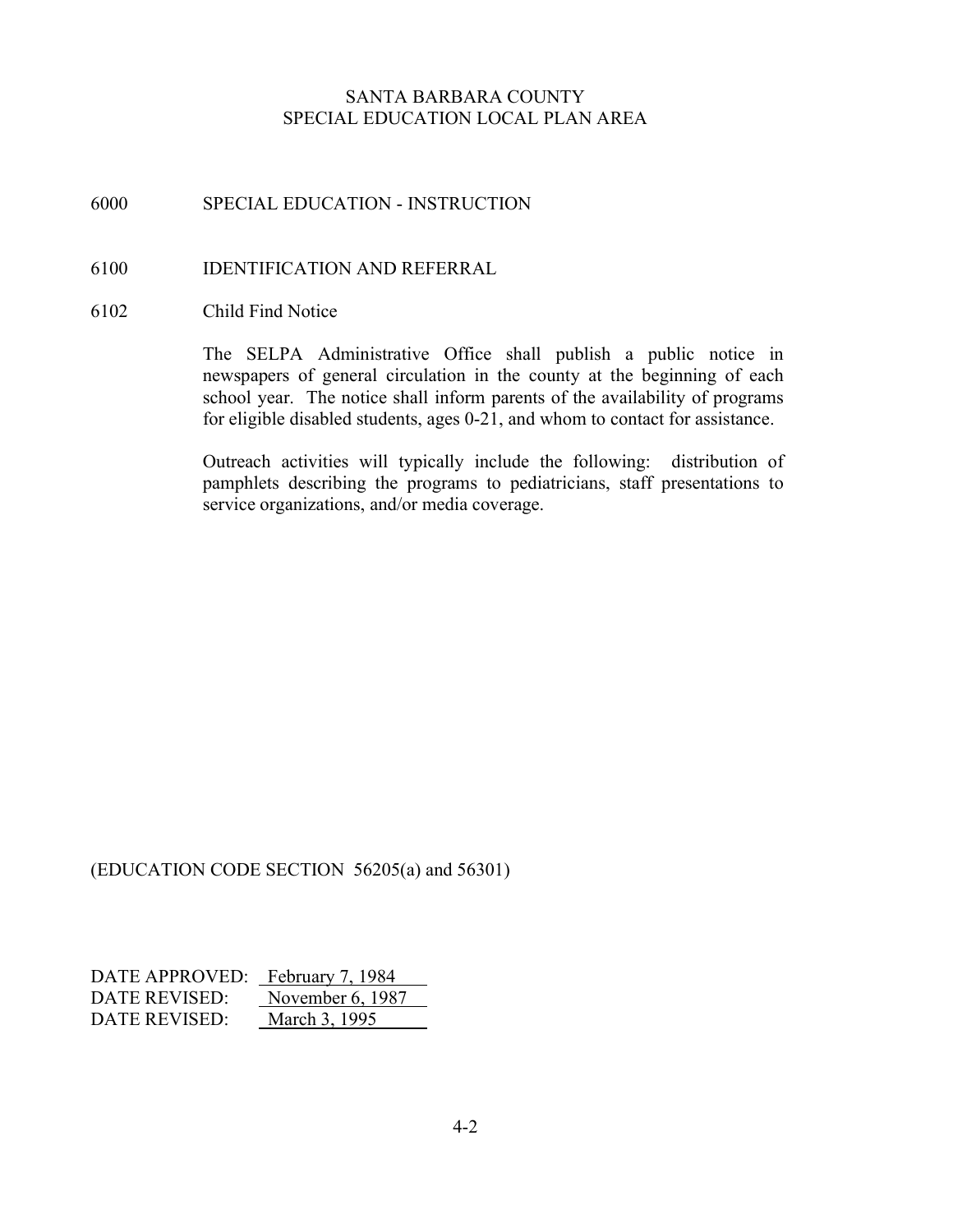#### 6000 SPECIAL EDUCATION - INSTRUCTION

#### 6100 IDENTIFICATION AND REFERRAL

#### 6103 Appointment of Surrogate Parents

The local education agencies that make up the Santa Barbara County SELPA shall ensure that a surrogate parent is appointed to represent an individual with disabilities or pupil suspected of meeting eligibility requirements as an individual with disabilities in matters relating to identification, assessment, instructional planning and development, educational placement, reviewing and revising the Individualized Education Program and in other matters relating to the provision of a FAPE.

It will be the responsibility of each district to conduct a reasonable search for all parents who retain educational rights over their children. In the event that they cannot be located, a reasonable search will be deemed to have been conducted when the district has sent one letter to the last known address and has made a follow-up phone call.

Each local education agency in the Santa Barbara County SELPA will be responsible for appointing a surrogate whenever the whereabouts of the parents or guardian of the child are not known or available or the child is a ward of the state. Status of students already enrolled will be determined by the district of attendance. "New" incoming students' status will be determined by the district of residence.

 A local education agency shall make reasonable efforts to ensure the appointment of a surrogate parent not more than 30 days after the LEA determines that a child needs a surrogate parent.

The surrogate parent may provide any written consent related to the individualized education program as well as to non-emergency medical services, mental health services, and occupational and physical therapy services to be provided pursuant to Chapter 26.5 of the Government Code.

In addition to being free of a conflict of interest, surrogate parents will have received training in confidentiality and parent rights as they pertain to protecting the interests to the child.

In making surrogate parent appointments the district shall select as a first preference a relative caretaker, foster parent of the child or court appointed special advocate.

Surrogate parents will be recruited and selected by each district. Persons selected as surrogate parents must: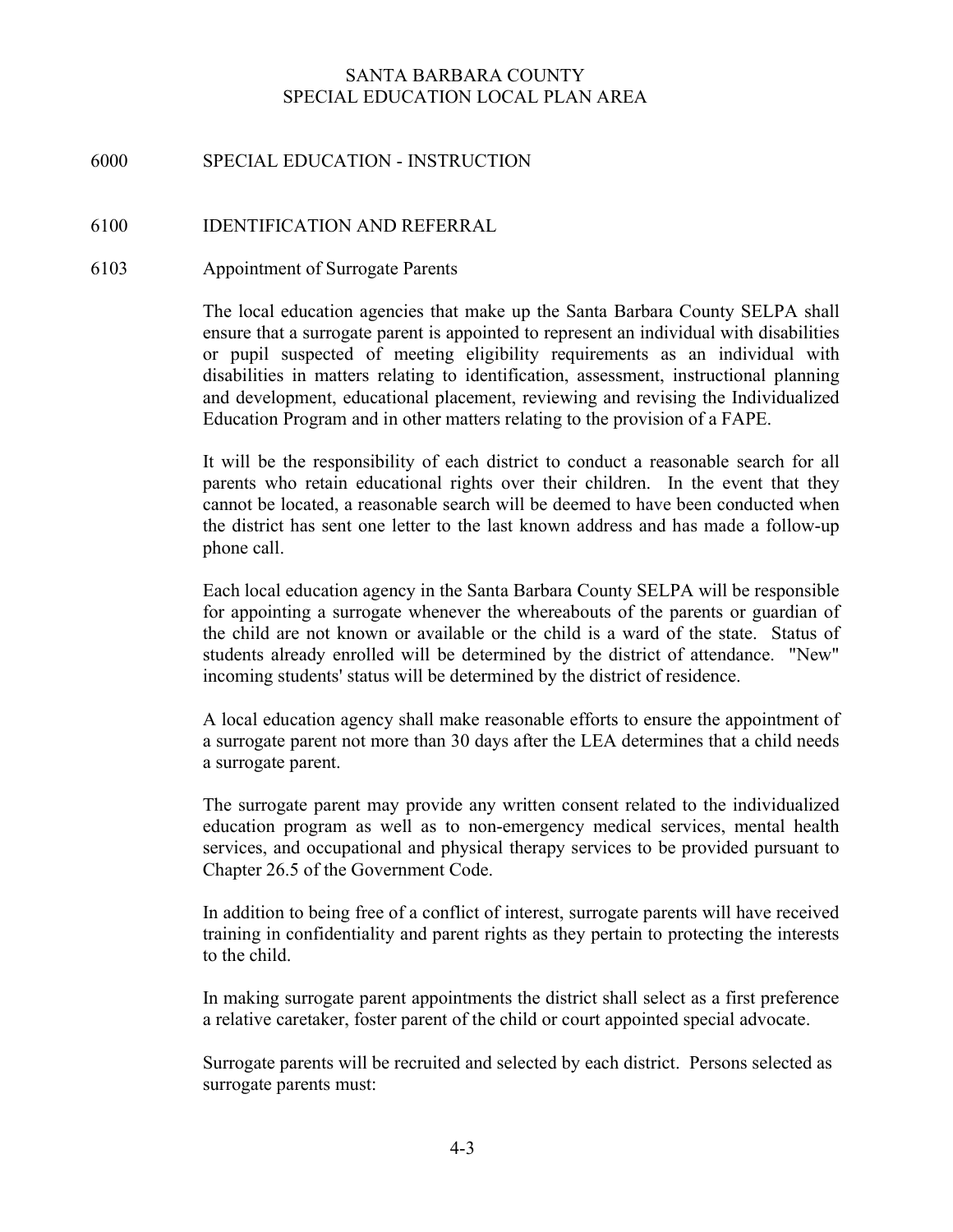#### 6000 SPECIAL EDUCATION - INSTRUCTION

#### 6100 IDENTIFICATION AND REFERRAL

#### 6103 Appointment of Surrogate Parents (Continued)

- 1. Have no interest which conflicts with the interests of the child he/she represents;
- 2. Have knowledge and skills that insure adequate representation of the child;
- 3. Not be an employee of a public agency that is involved in the education or care of the child;
- 4. Be willing to commit time and energy in preparation for IEP meetings;
- 5. Be culturally sensitive to the child they are representing.

The Santa Barbara County SELPA will train surrogate parents and administer a posttest at the end of the training. The training will include the following:

The IEP process Special Education Law An overview of different disabling conditions Curriculum issues Confidentiality issues

A surrogate parent's term of appointment will be for 1 year. The district will be responsible for monitoring the surrogate parent and determining if the term of appointment should be renewed.

A surrogate parent's appointment will be automatically terminated for the following reasons: conflict of interest, a student is no longer eligible for special education, student reaches the age of majority, surrogate fails to adequately perform duties, or the parent is located.

#### (EDUCATION CODE 56050)

| DATE APPROVED: | December 6, 1991 |
|----------------|------------------|
| DATE REVISED:  | March 3, 1995    |
| DATE REVISED:  | December 9, 2002 |
| DATE REVISED:  | October 6, 2008  |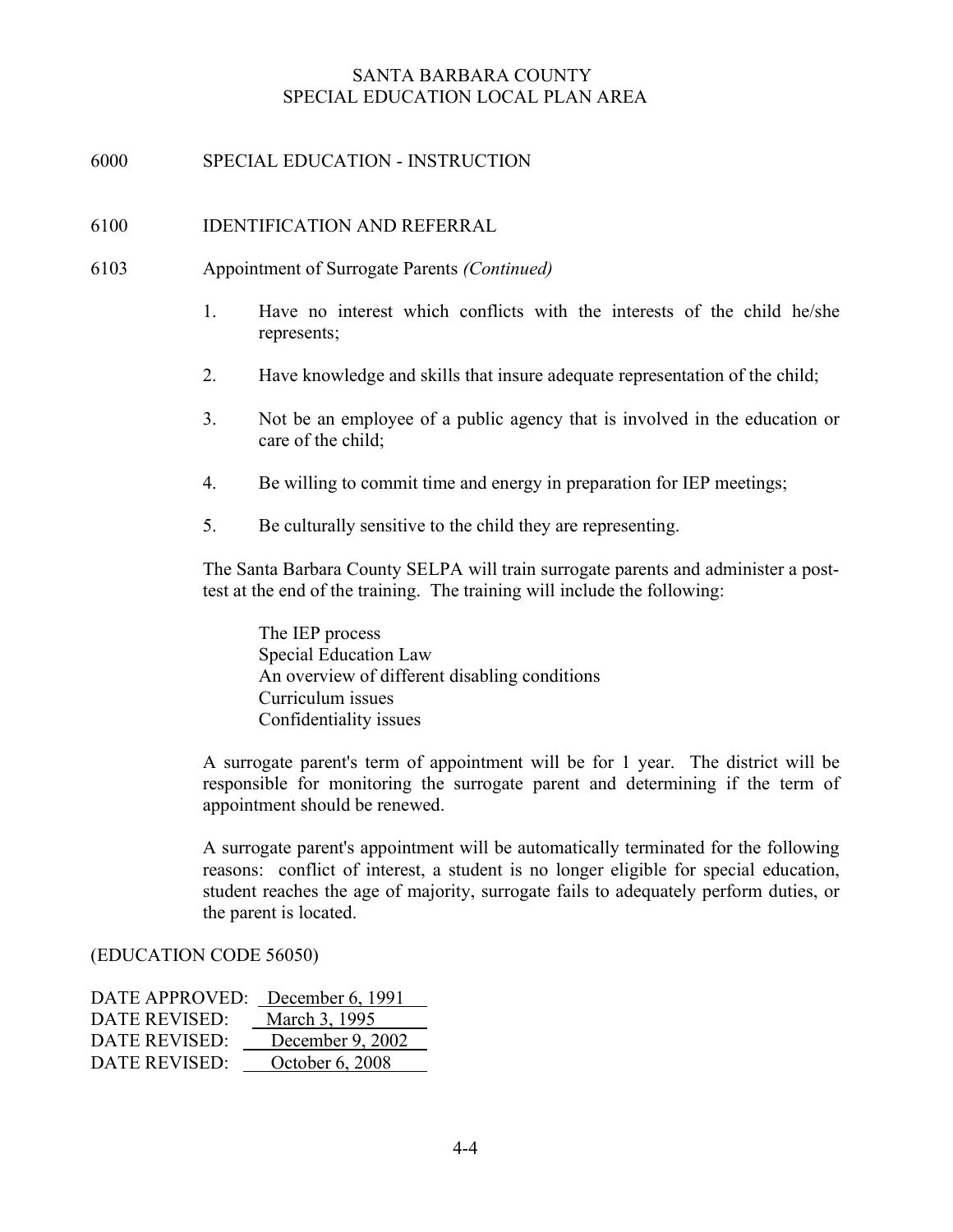# 6000 SPECIAL EDUCATION - INSTRUCTION

## 6100 IDENTIFICATION AND REFERRAL

#### 6104 Referral

Each district and the County Education Office in the Santa Barbara County Special Education Local Plan Area shall adopt procedures for handling referrals to special education programs based upon federal and state laws and regulations.

DATE APPROVED: January 3, 1984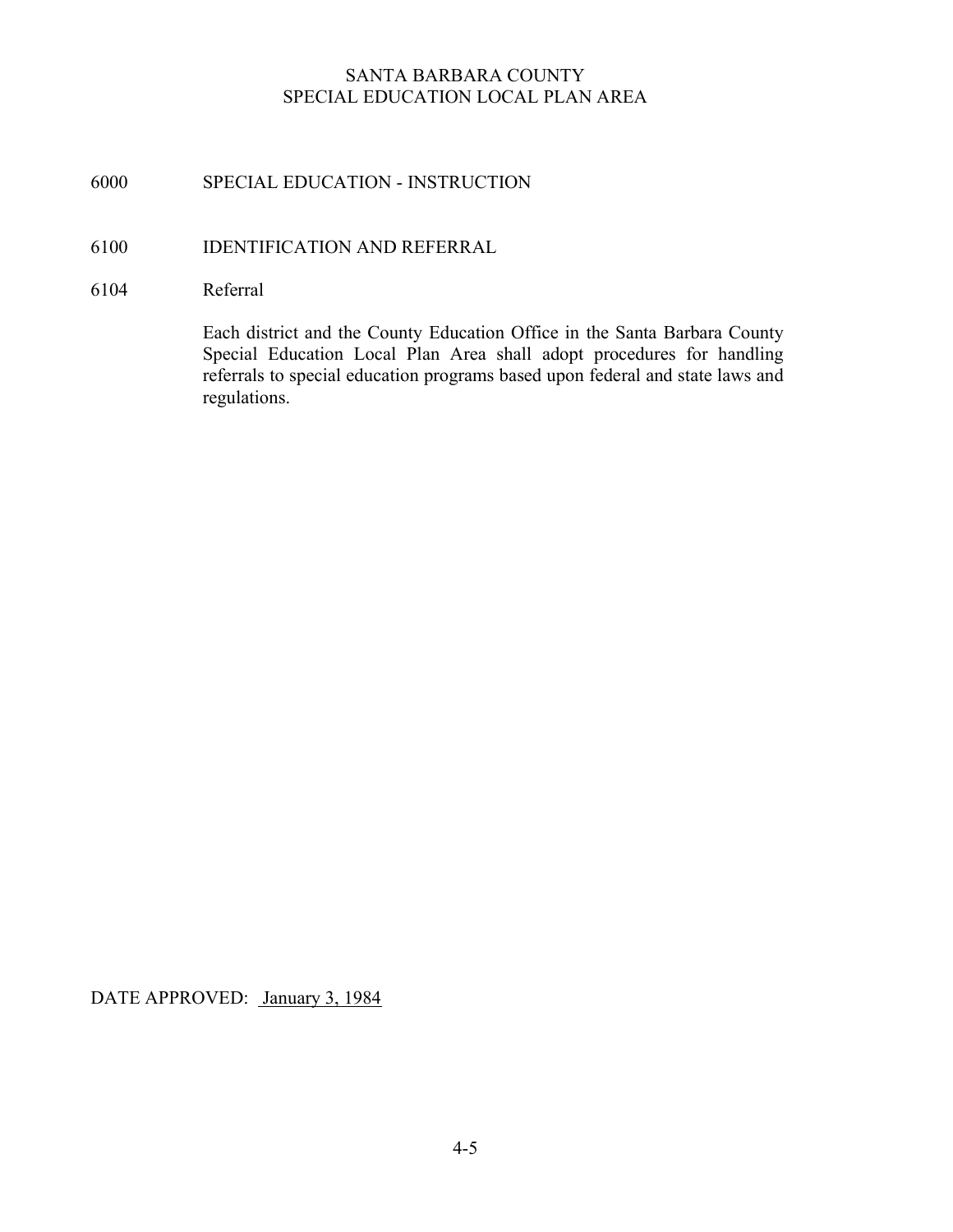# 6000 SPECIAL EDUCATION - INSTRUCTION

#### 6100 IDENTIFICATION AND REFERRAL

6105 Process of Ensuring Utilization of Resources of Regular Program

Each school site shall establish a process to ensure that non-special education interventions have been considered and, where appropriate, utilized before a pupil is referred to special education.

Prior to formal referral, utilization of the resources of the regular classroom program shall include all modifications in that program necessary to accommodate differences in the pupil's ability to learn.

(EDUCATION CODE 56200(h) and 56303)

DATE APPROVED: January 3, 1984 DATE REVISED: December 9, 2002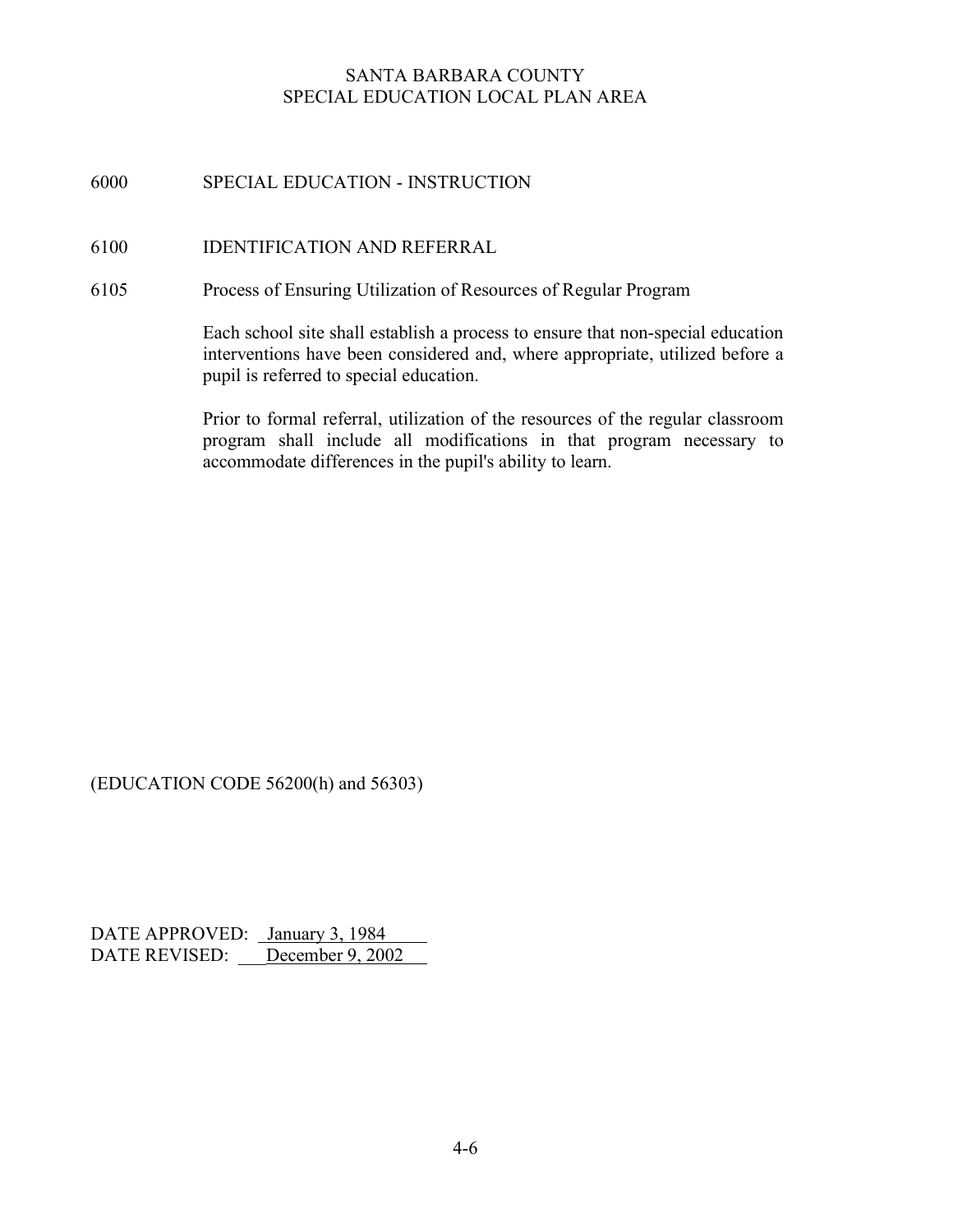#### 6000 SPECIAL EDUCATION - INSTRUCTION

#### 6100 IDENTIFICATION AND REFERRAL

6106 Completing a Referral

All referrals of pupils ages 0 through 21 years shall be completed on an approved Local Plan Area form. Referrals shall be received and analyzed by the administrator or designee responsible for assessment and programming. In cases where assessment and programming are the responsibility of an entity other than the District of Residence, then the entity shall notify the director of the District of Residence of all referrals, exclusive of infant and preschool referrals, and then invite the Director of the District of Residence to the Individualized Education Program Team meeting. Persons making oral referrals shall be offered assistance in completing the referral form.

(EDUCATION CODE SECTION 56205(a) and 56302) (CALIFORNIA CODE OF REGULATIONS, TITLE 5, SECTION 3021(a))

| DATE APPROVED: January 3, 1984 |               |
|--------------------------------|---------------|
| DATE REVISED:                  | March 3, 1989 |
| DATE REVISED:                  | March 3, 1995 |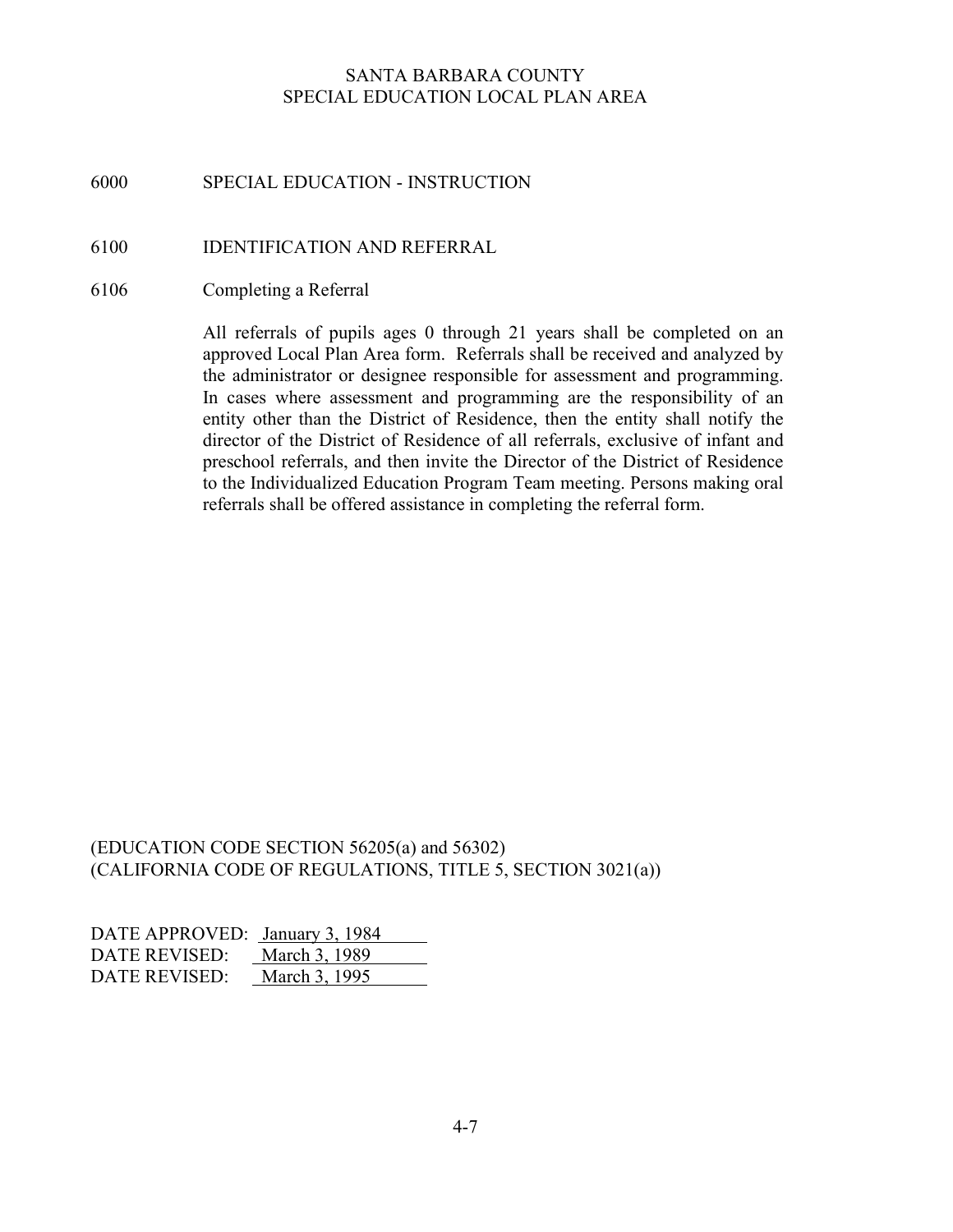# 6000 SPECIAL EDUCATION - INSTRUCTION

# 6100 IDENTIFICATION AND REFERRAL

6107 The Referral Form

Written referrals shall contain the following information:

- 1. Pupil's name, address, school, grade, birthdate and teacher.
- 2. Information on any grade in which the pupil was retained.
- 3. Parents' names and home and work telephone numbers.
- 4. Student's primary language/parent's primary language.
- 5. Student's English proficiency status: EO/FEP/EL
- 6. Date of referral.
- 7. Name of the person making the referral.
- 8. Specific areas of concern.
- 9. Description of intervention strategies attempted or being used, with or without success.

#### (CALIFORNIA CODE OF REGULATIONS, TITLE 5, SECTION 3021)

| DATE APPROVED: January 3, 1984 |  |
|--------------------------------|--|
| DATE REVISED: November 8, 1991 |  |
| DATE REVISED: December 9, 2002 |  |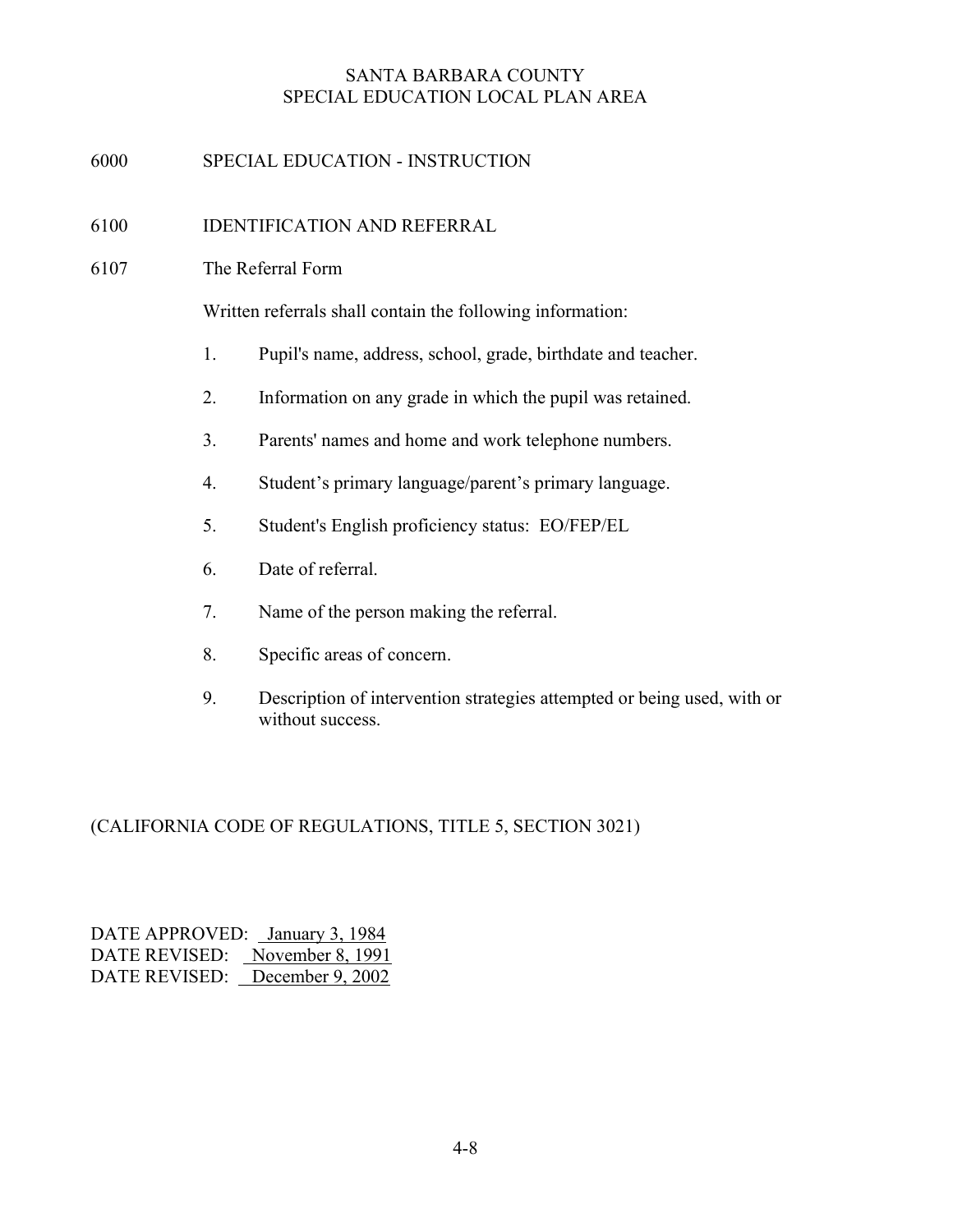# 6000 SPECIAL EDUCATION - INSTRUCTION

#### 6100 IDENTIFICATION AND REFERRAL

6108 Parent Notification

School personnel initiating a referral shall be responsible for informing the parent or guardian that the referral will be made and for documenting that notification on the Notice of Referral Form.

DATE APPROVED: January 3, 1984 DATE REVISED: March 3, 1995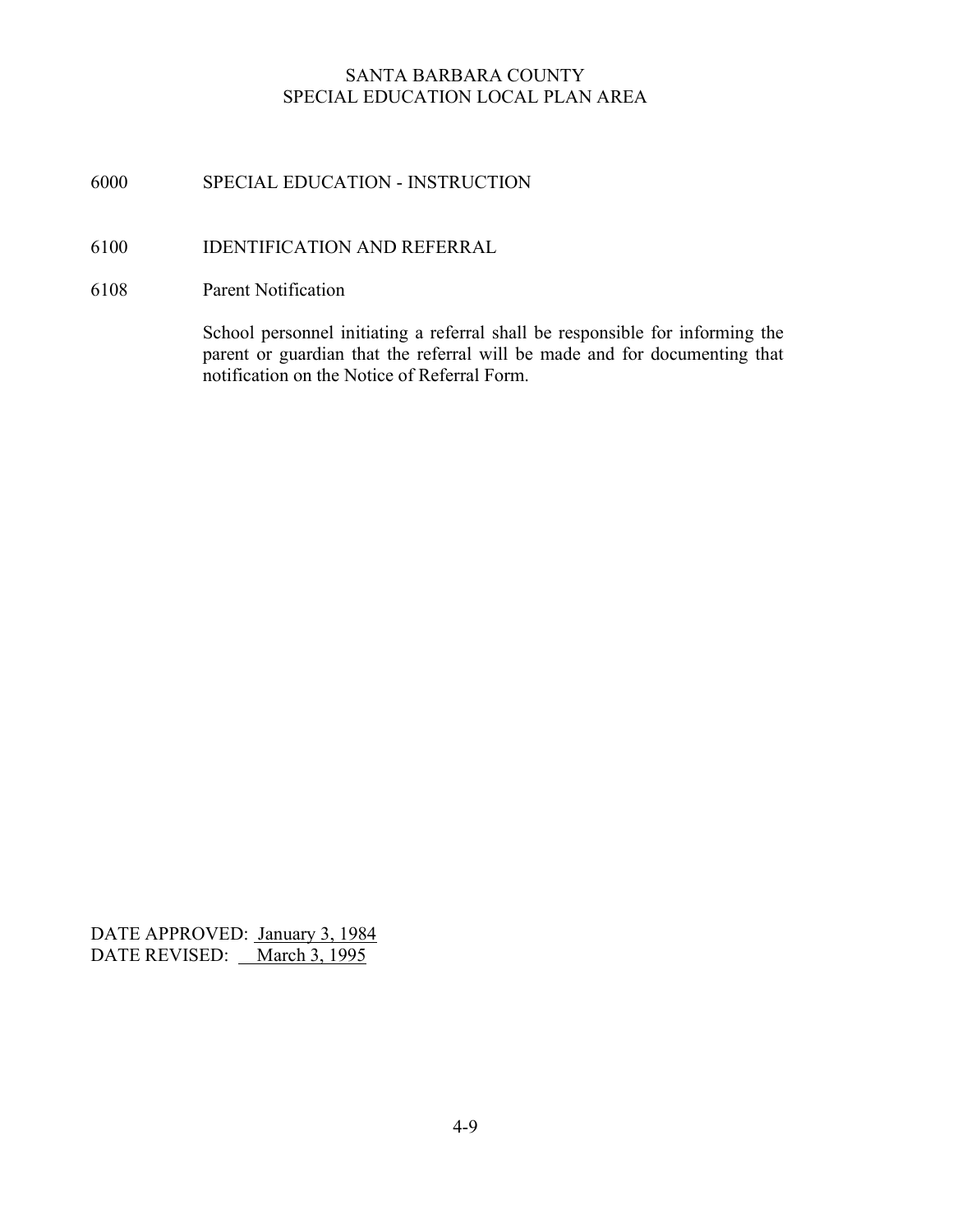# 6000 SPECIAL EDUCATION - INSTRUCTION

#### 6100 IDENTIFICATION AND REFERRAL

6109 Referrals to Outside Agencies

All referrals of pupils ages 0 through 21 years shall be completed on an approved Local Plan Area form. Referrals shall be received, analyzed and signed by the administrator or designee responsible for assessment and programming before forwarding to the designated outside agency.

In cases where assessment and programming are the responsibility of an entity other than the District of Residence, the director of the serving district should sign and forward all outside referrals to the designated outside agency.

(EDUCATION CODE 56360)

DATE APPROVED: June 2, 1989 DATE REVISED: December 9, 2002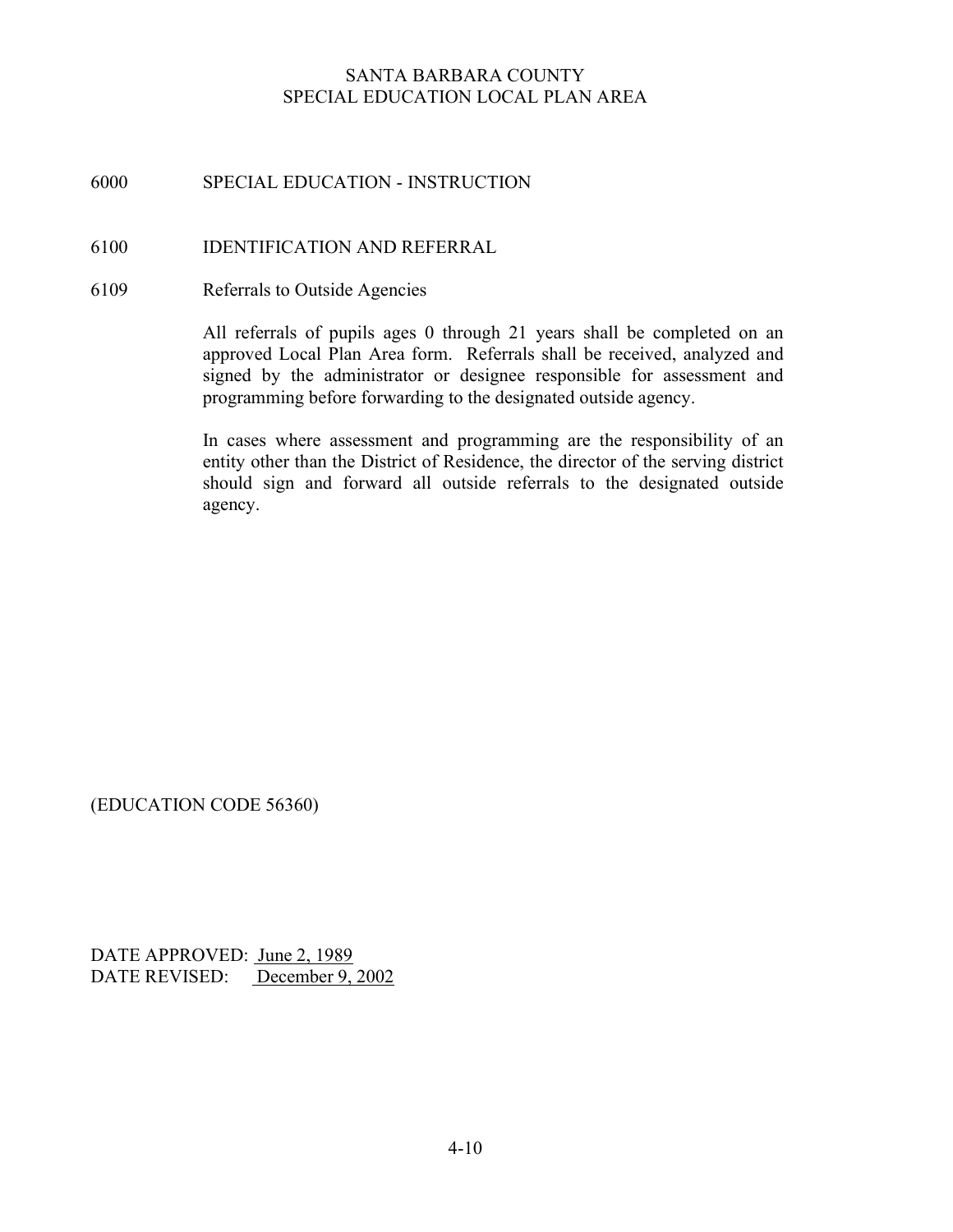# 6000 SPECIAL EDUCATION INSTRUCTION

#### 6100 IDENTIFICATION AND REFERRAL

6110 Referrals to California Children Services for OT/PT Services

Occupational and Physical Therapy services shall be provided by California Children Services, in accordance with the following referral process:

- 1. Initial referral should begin at the Student Study Team/Individualized Education Program Team level.
- 2. When the student has been identified as a possible candidate for California Children Services, the Student Study Team/IEP Team shall complete the top portion of the Physician's Form for Related Services. The physician completes the bottom portion of the form which is returned to the LEA Administrator.
- 3. The Physician's Referral Form for OT and/or PT is forwarded with attached medical records, CCS Application for Services form, and Release of Information form to the CCS Therapy Services Coordinator.
- 4. CCS will review all referrals which appear to meet CCS criteria or which are questionable and determine medical eligibility for services (see Appendix A & B). Diagnostic, treatment, and medical therapy services will be provided in accordance with standards established by the California Children Services Program.
- 5. Once the California Children Services (CCS) evaluation has been conducted, CCS will send a copy of the evaluation to the district Director of Special Education. If CCS determines that the pupil needs medically necessary OT and/or PT, CCS shall provide the service. If the California Children Services panel physician or the Medical Therapy Conference Team determines that there is no medical necessity for OT or PT, the IEP Team shall be provided with a written statement which delineates the basis for the determination.

| DATE APPROVED: August 28, 1987 |                  |
|--------------------------------|------------------|
| DATE REVISED:                  | June 4, 1999     |
| DATE REVISED:                  | February 1, 2010 |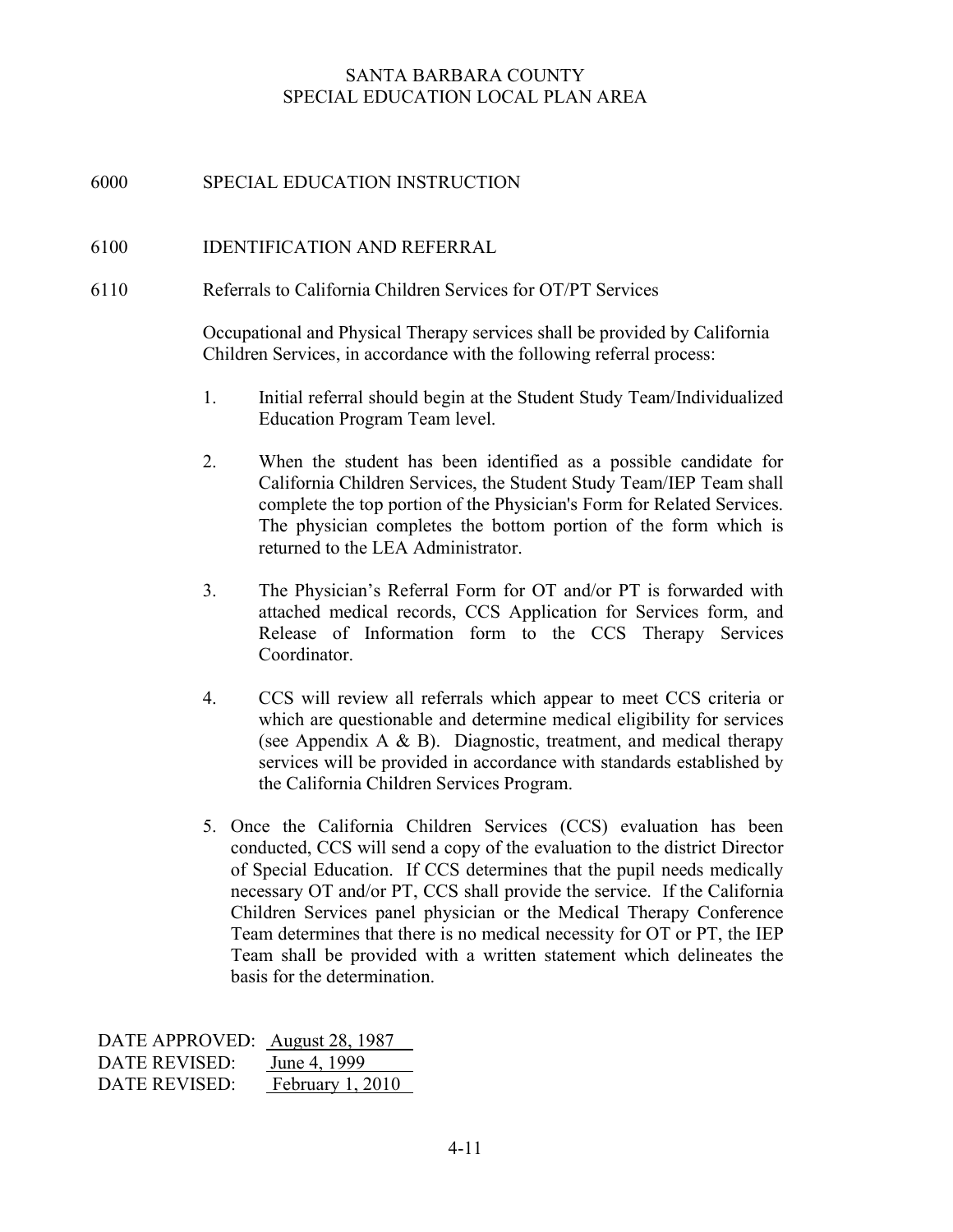# 6000 SPECIAL EDUCATION - INSTRUCTION

#### 6100 IDENTIFICATION AND REFERRAL

6111 Assessment, Identification, and Placement of Emotionally Disturbed Students

#### Referral

Referral of students suspected of being ED shall be accomplished in accordance with Santa Barbara County Special Education Local Plan Area procedures as outlined in the current edition of the SBCSELPA Procedural Handbook.

(Note: A current DSM diagnosis shall not be used to either include or exclude a student from consideration for special education services.)

#### **Assessment**

- 1. The assessment of referred students shall be accomplished in accordance with State and Federal guidelines and Santa Barbara County Special Education Local Plan Area procedures as outlined in the current edition of the SBCSELPA Procedural Handbook. Following these guidelines will ensure that each individual is assessed by individuals who are competent to perform assessments in all areas of suspected disability and will take into account each student's language and cultural background. The assessor(s) will write a report documenting their assessment.
- 2. Assessment Standards. The comprehensive assessment undertaken shall include the following:
	- a. Development and health history.
	- b. Educational history, including history of previous educational and behavior interventions.
	- c. Teacher interviews, including past and present teachers whenever possible.
	- d. Parent interview and, if possible, a home visit.
	- e. Observation in a variety of settings and student work samples.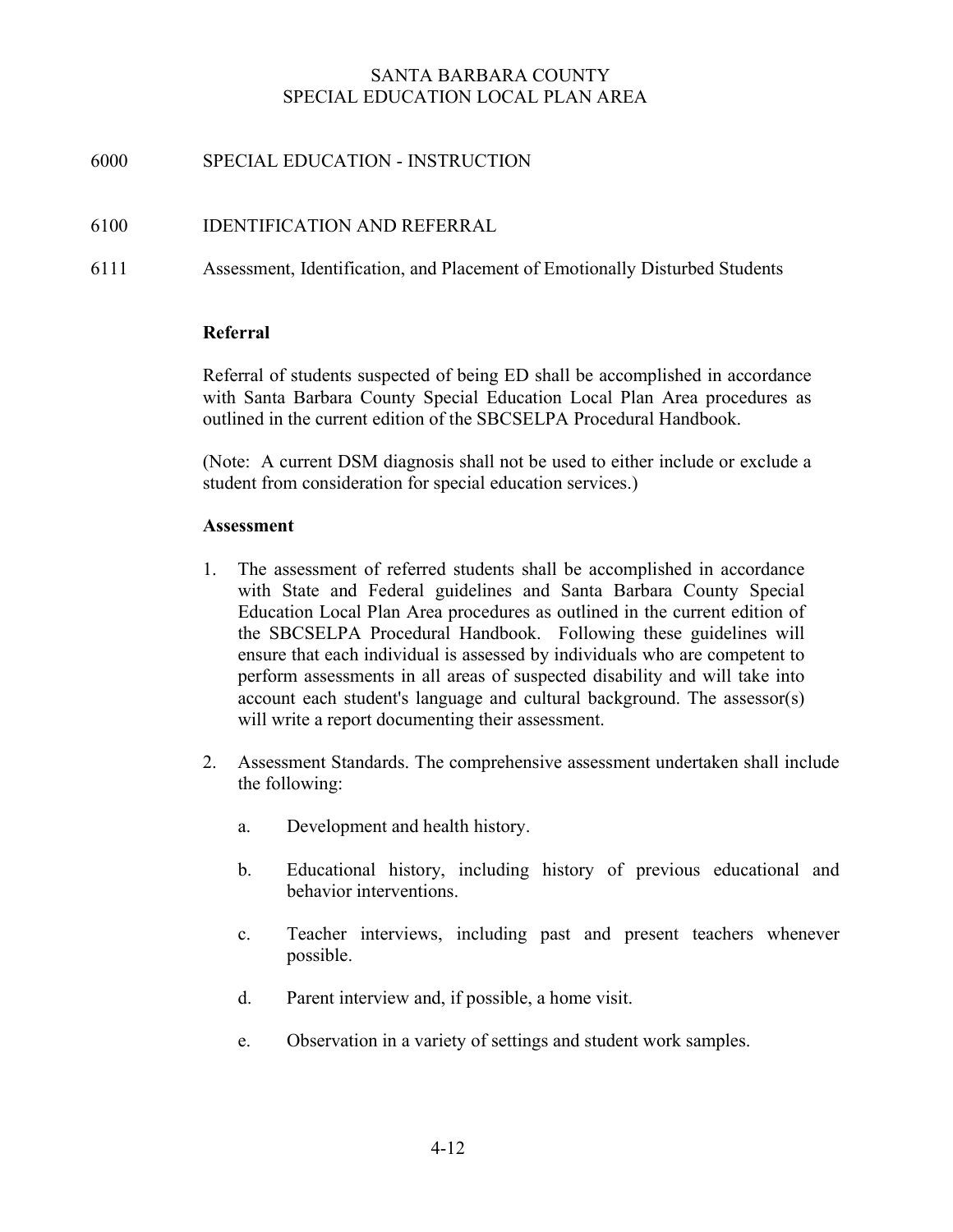#### 6000 SPECIAL EDUCATION - INSTRUCTION

#### 6100 IDENTIFICATION AND REFERRAL

- 6111 Assessment, Identification, and Placement of Emotionally Disturbed Students (Continued)
	- f. Current\* evaluation of:
		- (1) Intellectual functioning
		- (2) Language
		- (3) Adaptive behavior
		- (4) Academic skills
		- (5) Emotional functioning to include: appearance, behavior, affect, perception and cognition
		- (6) Psychomotor development

\*Assessments of cognitive functioning conducted within the past twelve months and all other assessments conducted within the past six months may be considered current based upon professional judgment.

- g. A review of school records, including health and discipline, and of previous psychoeducational and psychological evaluations
- 3. Assessment Report. When the evaluation indicates that a student qualifies as ED according to state and federal education guidelines, the psychologist's report shall verify the following:
	- a. Documentation that the student exhibits one or more of the following characteristics over a long period of time (at least six months) and to a marked degree, addressing both a pervasiveness (across all domains) and intensity, which adversely affects educational performance:
		- (1) An inability to learn which cannot be explained by intellectual, sensory, or health factors.
		- (2) An inability to build or maintain satisfactory interpersonal relationships with peers and teachers.
		- (3) Inappropriate types of behavior or feelings under normal circumstances exhibited in several situations.
		- (4) A general pervasive mood of unhappiness or depression.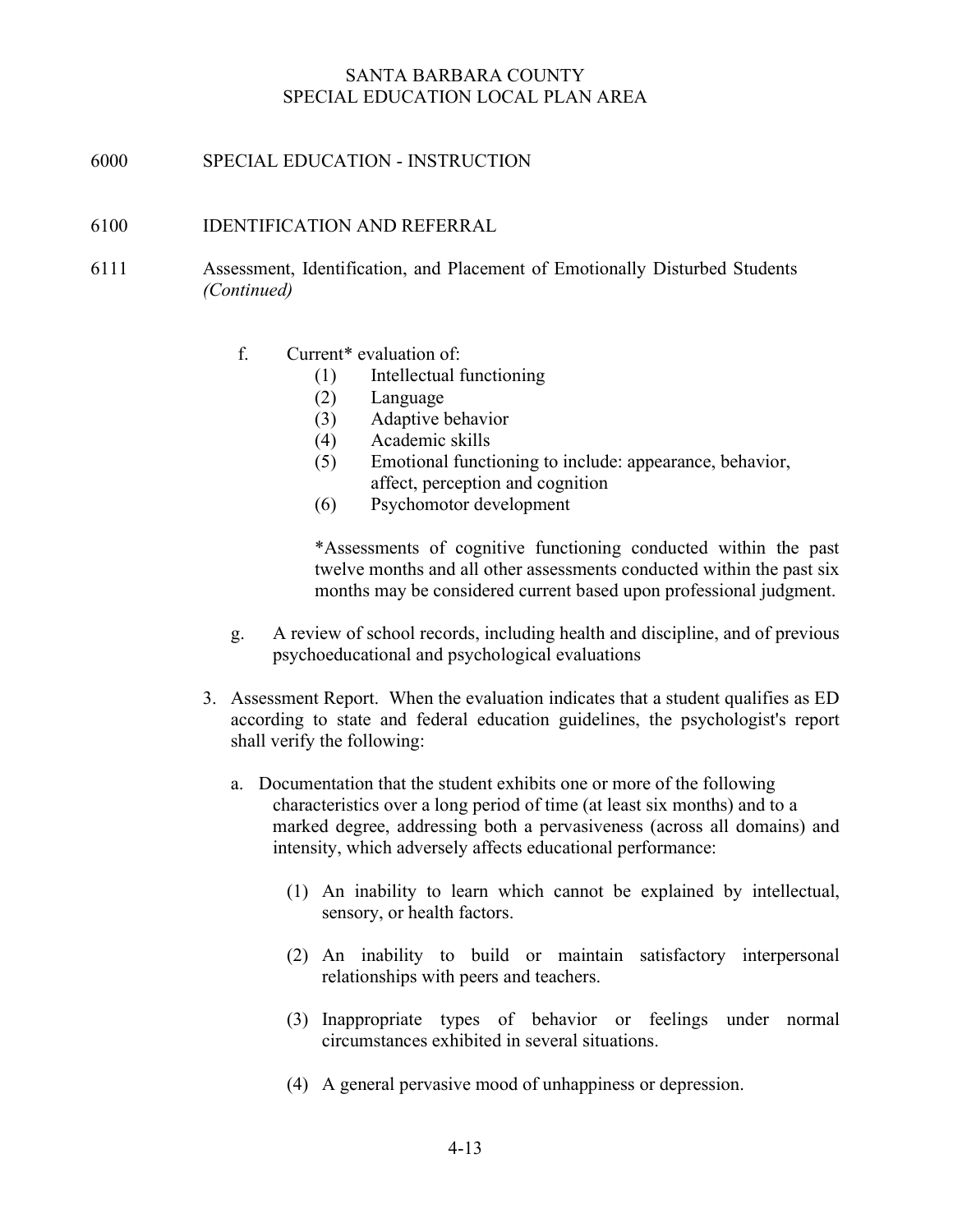6000 SPECIAL EDUCATION - INSTRUCTION

#### 6100 IDENTIFICATION AND REFERRAL

- 6111 Assessment, Identification, and Placement of Emotionally Disturbed Students (Continued)
	- (5) A tendency to develop physical symptoms or fears associated with personal or school problems.
	- b. Documentation of the linkage between the specific behavioral characteristics observed and the specific eligibility criteria affected.
	- c. Documentation of a behavioral or emotional condition that cannot be described solely as a social maladjustment as demonstrated by deliberate noncompliance with accepted social rules, and a demonstrated ability to control unacceptable behavior, and the absence of a treatable mental disorder.
	- d. A student who is a danger to self or others is not automatically eligible as emotionally disturbed.
	- 4. When the child has been suspected of being ED and the assessment does not indicate eligibility as an ED student, the report shall:
		- a. Specify the rationale for not meeting the ED eligibility criteria, and
		- b. Specify the conditions which appear to have produced the behaviors in question.
	- 5. When a child has been suspected of being ED and the assessment is inconclusive, a referral may be made though the SBCSELPA Executive Director for a second

opinion.

#### IEP Development

When an IEP team has determined that a student is eligible for special education as ED, the IEP shall contain long term goals and short range objectives, as appropriate, that address all areas of need as required by law. These objectives shall be written so as to produce measurable outcomes.

Placement of ED Students in Special Education Programs

1. When placing a child identified as ED into a special education program, the full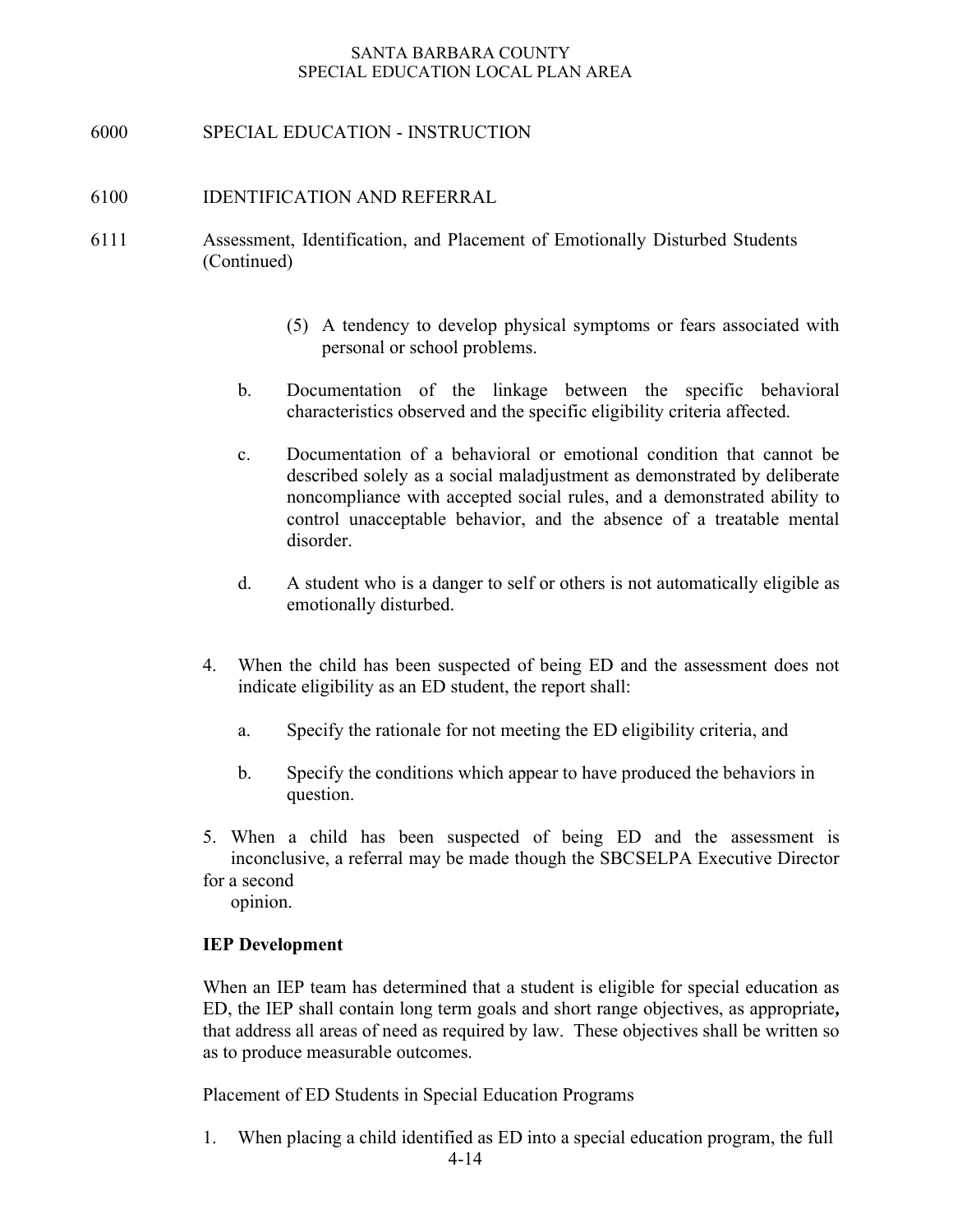# 6000 SPECIAL EDUCATION - INSTRUCTION

#### 6100 IDENTIFICATION AND REFERRAL

6111 Assessment, Identification, and Placement of Emotionally Disturbed Students (Continued)

> continuum of options shall be considered and the child shall be placed in the least restrictive environment appropriate to his/her educational needs.

- 2. A recommendation for residential placement shall be made only after less restrictive alternatives have been attempted unless it is clearly infeasible to do so. All attempted interventions or their infeasibility must be documented.
- 3. Residential placement shall be recommended only when such placement is necessary to appropriately implement the student's IEP.
- 4. Prior to recommending a student for residential placement the SBCSELPA Executive Director shall ensure that resources within the SELPA have been exhausted.

(EDUCATION CODE 56195.7(d))

| <b>DATE APPROVED:</b> | April 8, 1987     |
|-----------------------|-------------------|
| <b>DATE REVISED:</b>  | December 10, 1993 |
| <b>DATE REVISED:</b>  | March 3, 1995     |
| <b>DATE REVISED:</b>  | December 12, 1997 |
| <b>DATE REVISED:</b>  | December 9, 2002  |
| <b>DATE REVISED:</b>  | December 14, 2009 |
| <b>DATE REVISED:</b>  | June 3, 2013      |
|                       |                   |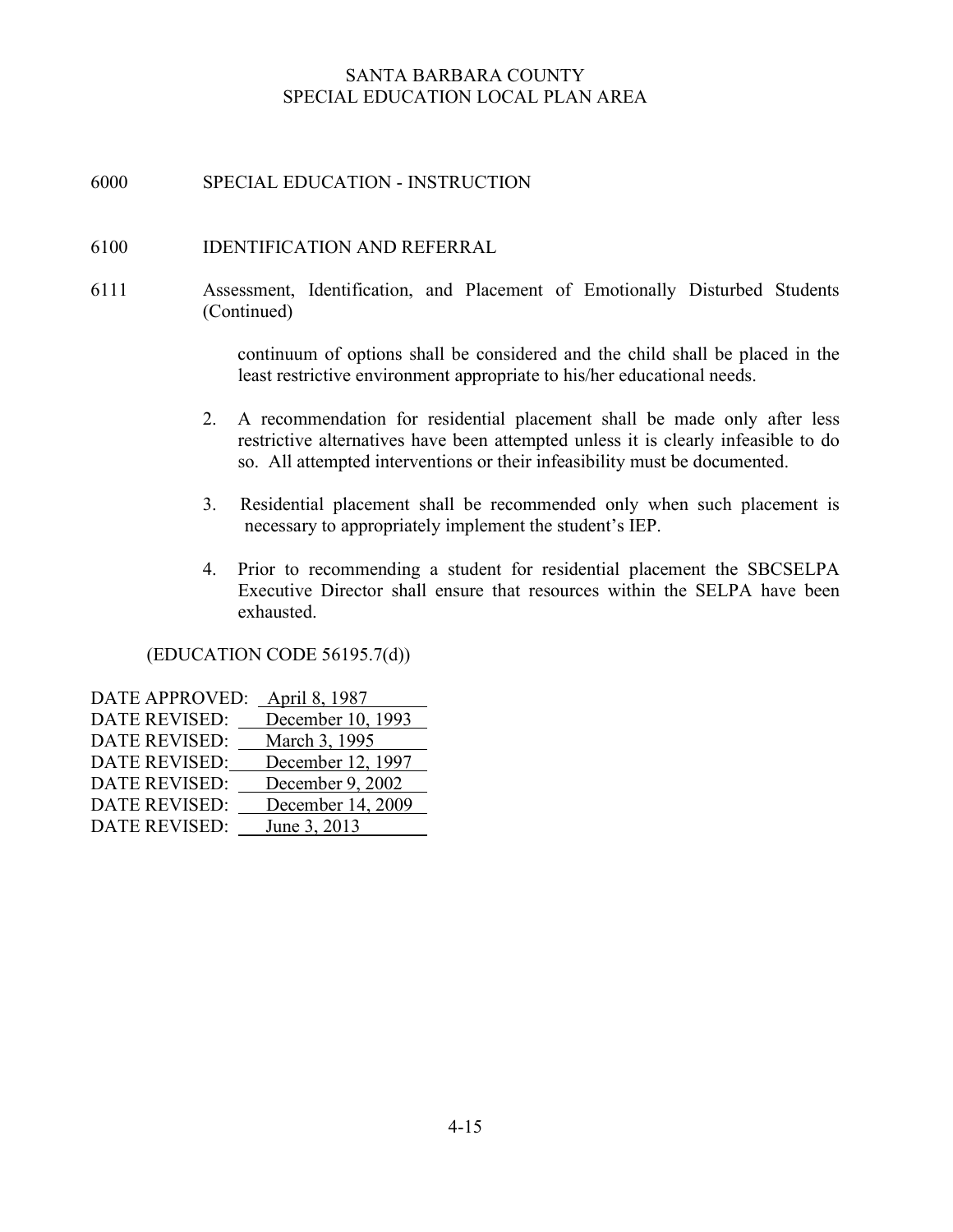# 6000 SPECIAL EDUCATION - INSTRUCTION

#### 6100 IDENTIFICATION AND REFERRAL

#### 6112 Referrals To and Exit From Regional Special Class Programs

#### **Definitions**

- 1. For purposes of this policy, a "regional program" refers to programs operated within and for the SBCSELPA by a district or the County Education Office that serves students with like needs/disabilities in a special class.
- 2. "Non-direct service district" refers to a district that provides special education services to students with disabilities within their own district by district staff or staff contracted by the district.
- 3. "Direct service district" refers to small district's (as defined by Education Code Section 1730) whose special education services are provided by the County Education Office (with the exception of districts in the Santa Ynez Valley Consortium).
- 4. "Director/Designee refers to an administrator or their designee (may be a coordinator, program specialist, or psychologist) in a district or County Education Office that are designated to oversee special education administrative services and/or commit district/LEA resources.
- 5. "TLP" refers to "Therapeutic Learning Program" and is a special class for students designated as having Emotional Disturbance whose needs cannot be met in a less restrictive special education program.
- 6. The "referring" district is the district of residence for the student being considered for placement in a regional program.
- 7. "LEA" refers to the Local Education Agency which can be either a district or the County Education Office.

#### Referral Process

 It is expected that a student shall be referred for consideration of placement in a regional special class program class only if the student's needs have not been met successfully, or in the case of an anticipated incoming preschool student, districts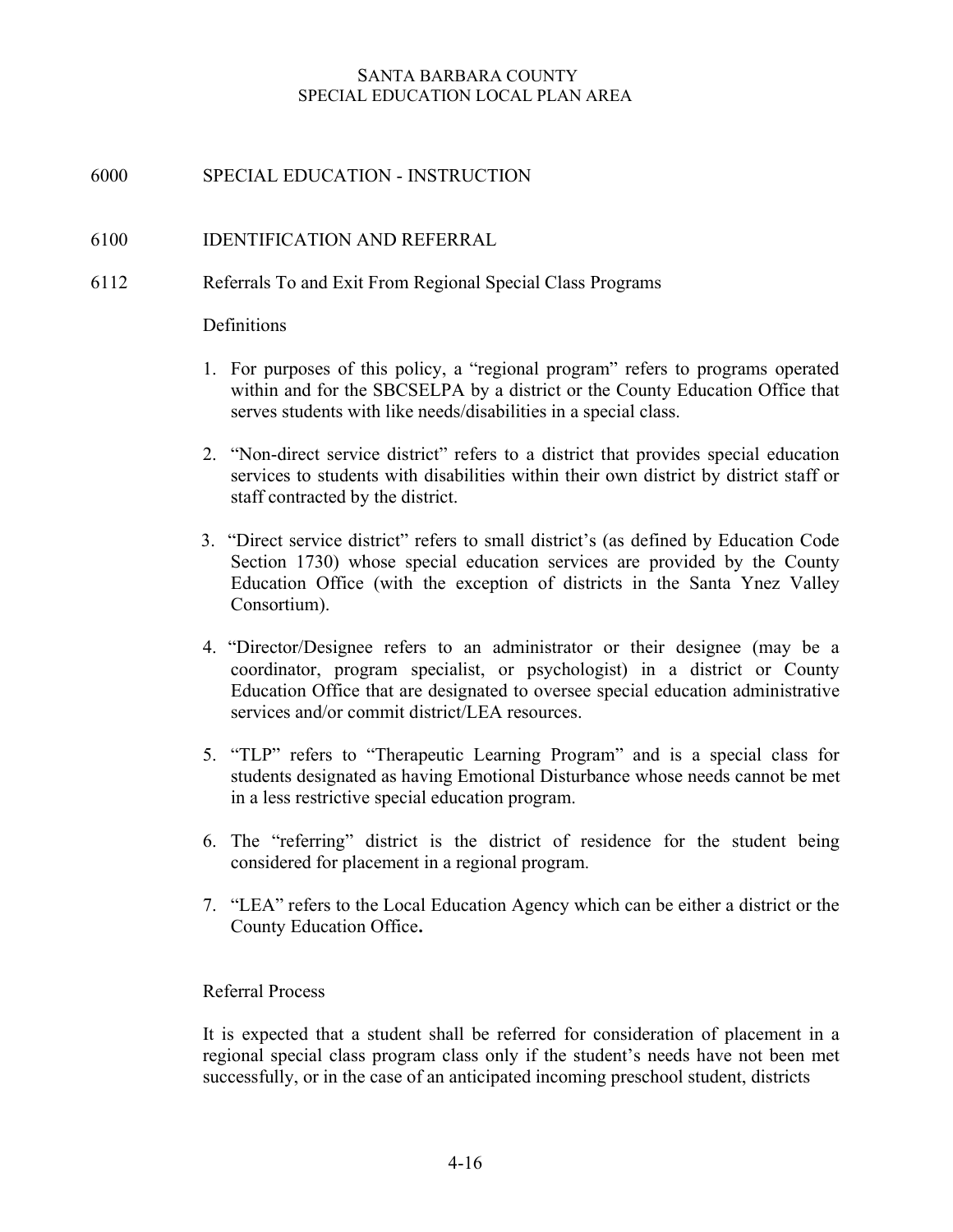# 6000 SPECIAL EDUCATION - INSTRUCTION

#### 6100 IDENTIFICATION AND REFERRAL

6112 Referrals To and Exit From Regional Special Class Programs (Continued)

 running preschool programs do not anticipate they meet the student's needs, in a less restrictive environment with appropriate special education support and intervention. It is the expectation that the district of residence will have considered, and where appropriate, utilized all district special education supports and program options prior to considering a referral to a regional program. (refer to Procedural Guidelines Regional Program Referral Checklist)

 If a District/CEO Administrator/Designee becomes aware that a regional program referral may need to be considered, an IEP meeting may be convened. If at the IEP meeting the IEP team agrees that a regional program may need to be considered, the following process shall occur:

 Note: In the case of anticipated enrollment of a preschool student with moderate to severe needs in a district that operates preschool programs for students with mild to moderate needs, the following process would occur prior to convening an IEP.

- 1. District/CEO Director/Designee collects data, observes student, etc., completes the Referral for Consideration in a Regional Program Packet, and sends packet to Regional Program Director/Designee;
- 2. The Regional Program Director/Designee reviews the referral data and sets up a meeting with District/CEO Director and/or requests additional data if needed within 10 school days of receipt of the packet (in the case of a referral for an incoming three year old preschool student, the process must be expedited in order for the IEP to take place prior to the student's third birthday);
- 3. Regional Program Director/Designee and staff meet with referring District Director/Designee to discuss the referral for consideration;
- 4. If it is mutually agreed that the referral to a regional program is appropriate, the Regional Program and District staff shall collaborate on any assessment deemed necessary and development of proposed goals.
- 5. An IEP meeting will be convened by the District of Residence.
- 6. It is recommended that all disputes between the Regional Program Director and referring District/CEO Director (or between an LEA and outside agency) be resolved prior to and outside of the IEP process. If the Regional Program **Director**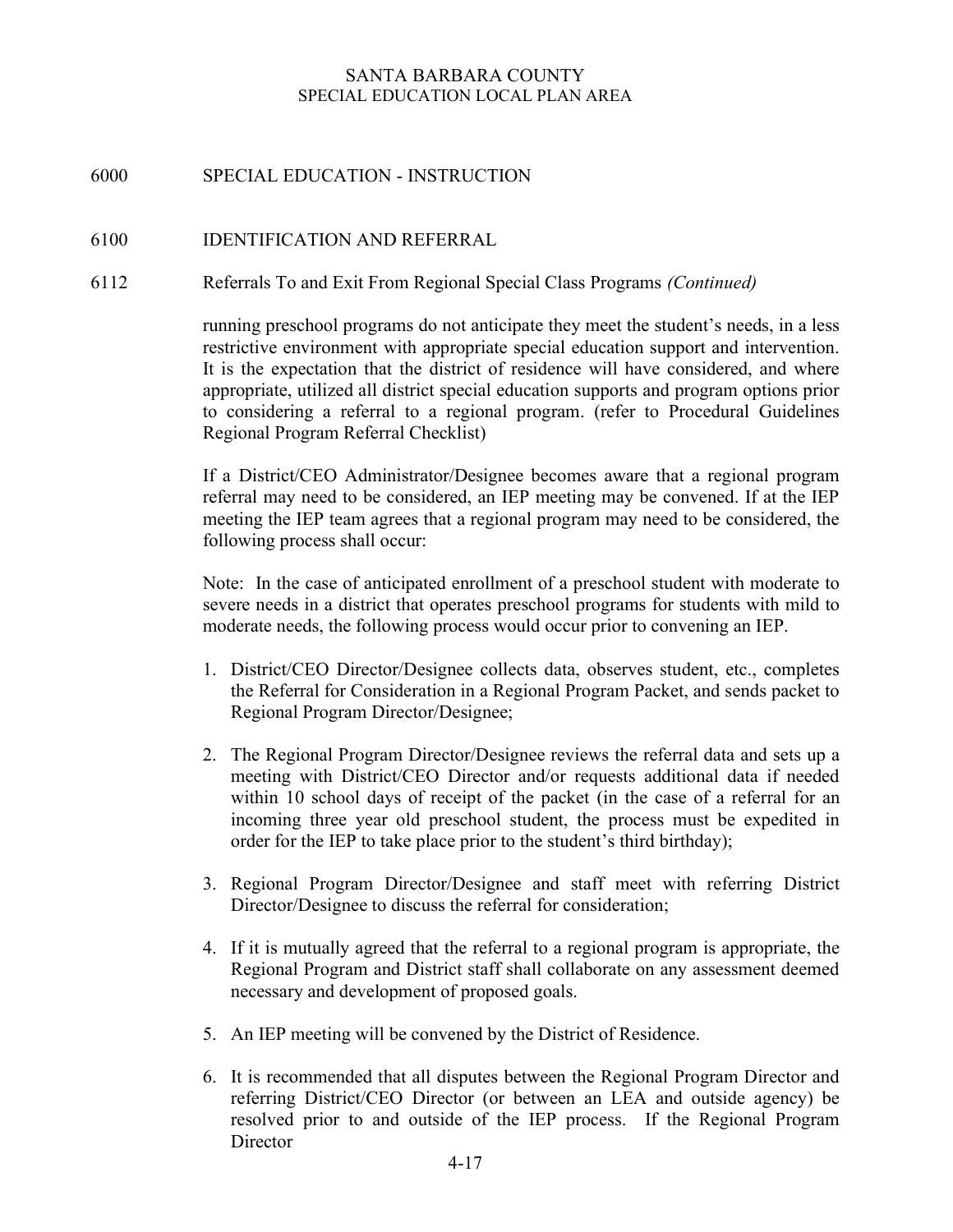### 6000 SPECIAL EDUCATION - INSTRUCTION

#### 6100 IDENTIFICATION AND REFERRAL

6112 Referrals To and Exit From Regional Special Class Programs (Continued)

and referring District/CEO Director are in dispute about the referral for consideration, they shall contact the SBCSELPA Executive Director to convene a dispute resolution meeting prior to an anticipated expanded IEP team meeting. As a result of this dispute resolution meeting, the SBCSELPA Executive Director shall render a determination to resolve the dispute between the District/CEO and Regional Program Director. The SBCSELPA Executive Director's determination shall be final and shall govern for purposes of funding only. [Purposes of funding refers to SBCSELPA payment for regional services as a shared cost as per the Local Plan Funding Model] The SBCSELPA Executive Director's determination shall not be construed as the individualized education program ("IEP") team's recommendations and/or be considered a directive to the IEP team regarding its recommendations. The IEP team shall make all determinations regarding the student's IEP.

- 8. After meeting with the Regional Program Director/Designee, the District Director/Designee sets up an IEP to include the Regional Program Director/Designee to discuss a possible offer of FAPE in regional program;
- 9. The IEP team will determine:
	- a. Whether the regional program is the appropriate placement for the student;
	- b. Whether the student is to be maintained at the district of residence for further educational consideration;
	- c. Whether additional assessment is required. If so, student is to remain in current placement or other district alternative pending completion of assessments and scheduling of IEP meeting;
- 10. District Director/Designee makes a final offer of FAPE at IEP meeting;
- 11. If the IEP team offer of FAPE is in a regional program, the IEP paperwork is completed and placement arrangements are to be initiated.
- 12. Responsibility for coordination of transportation, requests for transfer of records and arrangements for school registration will be the responsibility of Regional Program Director/Designee.
- 13. Students transitioning from Pre-K to kindergarten who manifest severe medical needs that necessitate their special education services be provided in a home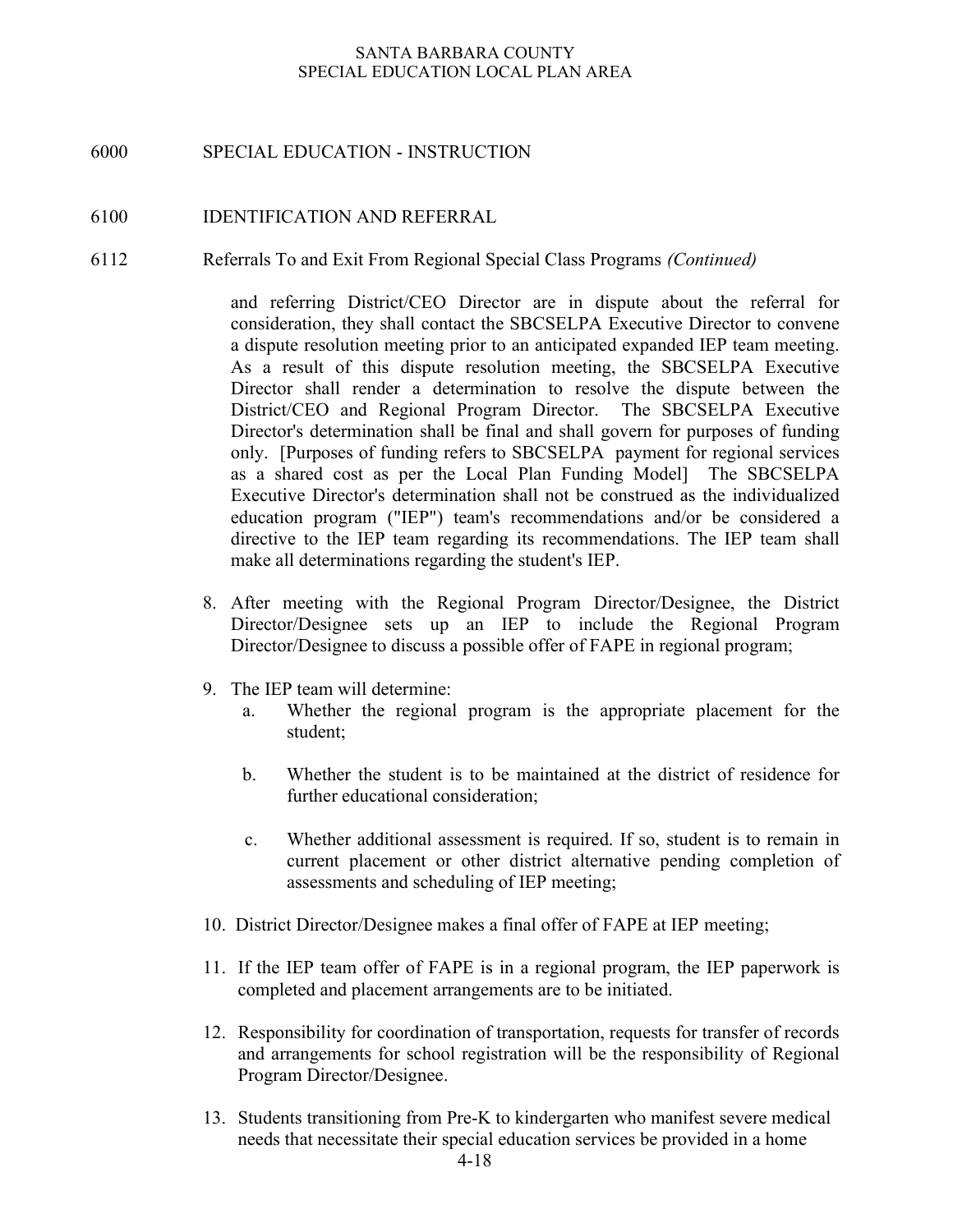# 6000 SPECIAL EDUCATION - INSTRUCTION

#### 6100 IDENTIFICATION AND REFERRAL

6112 Referrals To and Exit From Regional Special Class Programs (Continued)

instruction setting shall be considered "regional students" for purposes of funding and provision of home instruction and services.

Title 34 Code of Federal Regulations ("CFR") § 300.116(b)(1) California Education Code § 56342(a) Title 34 CFR § 300.501(c) California Education Code § 56342.5

When it is recommended that a student be transitioned from a regional special class program due to readiness for a less restrictive setting the following shall occur:

- 1. Regional Program Director/Designee collects data, observes student, etc., completes the Regional Program Referral Back to District Checklist, and sends packet to District of Residence Director/Designee;
- 2. The District of Residence Director/Designee reviews the data and sets up a meeting with Regional Program Director/Designee and/or requests additional data if needed within 10 school days of receipt of the packet;
- 3. Regional Program Director/Designee and staff meet with District Director/ Designee to discuss referral back to District of Residence;
- 4. If the Regional Program Director and referring District/CEO Director are in dispute about the referral back to the District of Residence, they shall contact the SBCSELPA Executive Director to convene a dispute resolution meeting prior to an IEP being called. The SBCSELPA Executive Director will render a final recommendation to the District/CEO and Regional Program Director. This is not an IEP placement decision, but rather, is a recommendation to be followed for SBCSELPA reimbursement of program expenses. It is recommended that all disputes between directors be resolved prior to and outside of an IEP meeting;
- 5. If the Regional Program Director/Designee and the District Director/Designee agree that a referral back to the District of Residence is appropriate, the Regional Program Director/Designee sets up an expanded IEP to include the Regional Program Director/Designee to recommend that the student be returned to a program in the District of Residence.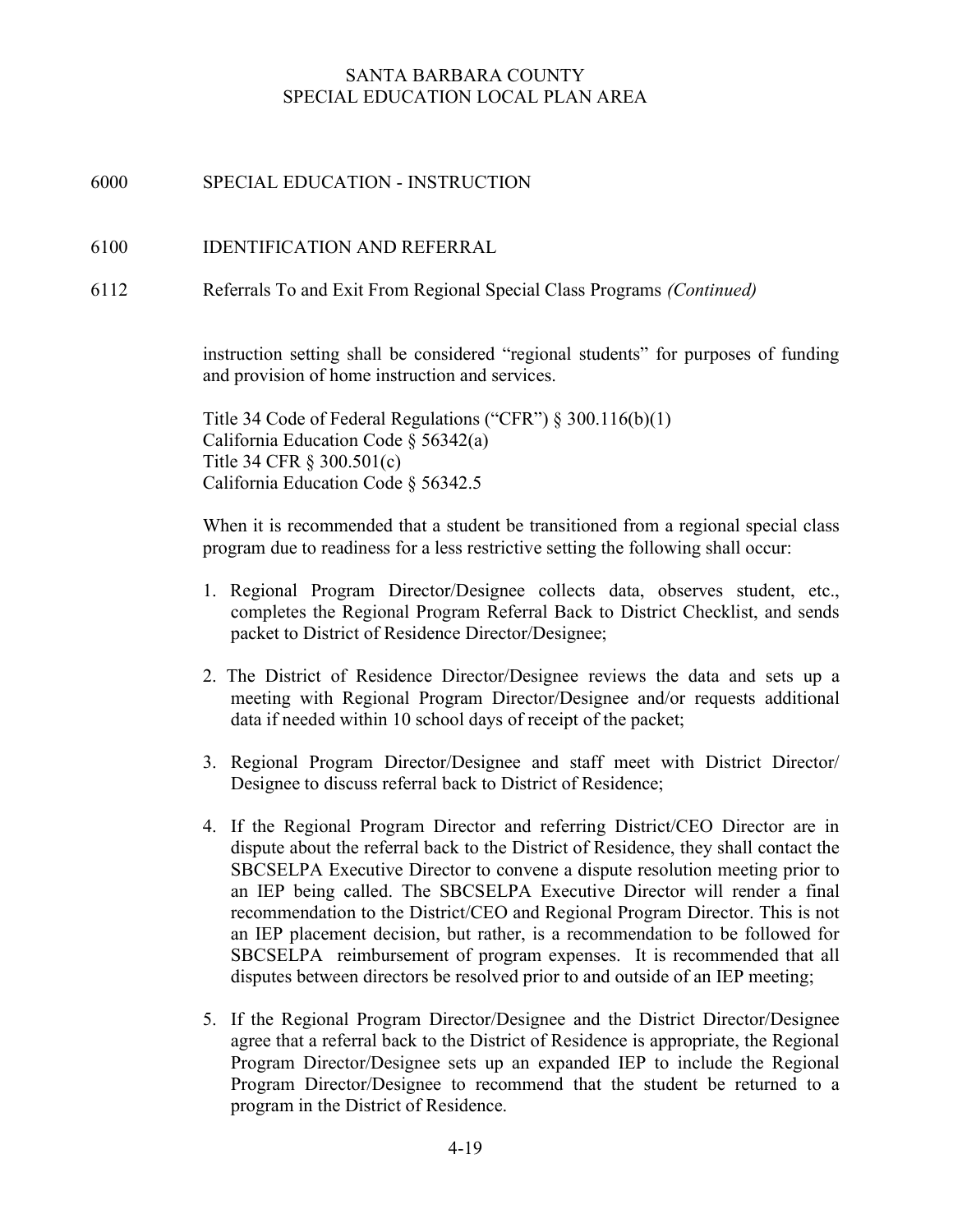# 6000 SPECIAL EDUCATION - INSTRUCTION

#### 6100 IDENTIFICATION AND REFERRAL

6112 Referrals To and Exit From Regional Special Class Programs (Continued)

#### Parent Dispute Resolution Process Regarding Regional Program Placements

In cases where the parent requests that the student be removed from a regional program placement, and the Regional Program Director/Designee and/or District Director/Designee, feels the student is not ready for either a less or more restrictive setting, the following dispute resolution procedures will be followed:

- 1. The parent(s) requests a change of placement from regional program;
- 2. The Regional Program Director/Designee shall convene an IEP and invite the District of Residence Director/Designee. The Regional Program Director/ Designee shall present information about the student's current functioning and why the regional program continues to be the most appropriate placement for the student. The parent will be provided the opportunity to provide input to the IEP and state their concerns. If the parent continues to disagree with the offer of FAPE made by the district of residence at the IEP, they may contact the SBCSELPA regarding their due process rights and steps they can take to address their concerns.

Regional Program Referral Process to More Restrictive Setting

When a student attending a regional program is recommended for a more non-public restrictive setting, the following shall occur:

- 1. At the first consideration of referring a student for consideration to a Nonpublic School (NPS), the Regional Program Director/Designee shall notify the District of Residence Director/Designee and the SBCSELPA Executive Director.
- 2. The District of Residence Director/Designee, SBCSELPA Executive Director, and Regional Program Director/Designee will discuss the case to determine if they are in agreement to pursuing a possible referral to a NPS that will be funded at the SELPA level or if they feel further modifications to the regional program should be attempted.
- 3. If further modifications are recommended, an IEP will be convened by the Regional Program Director/Designee where further modifications will be developed, implemented, and reviewed for an agreed upon timeline.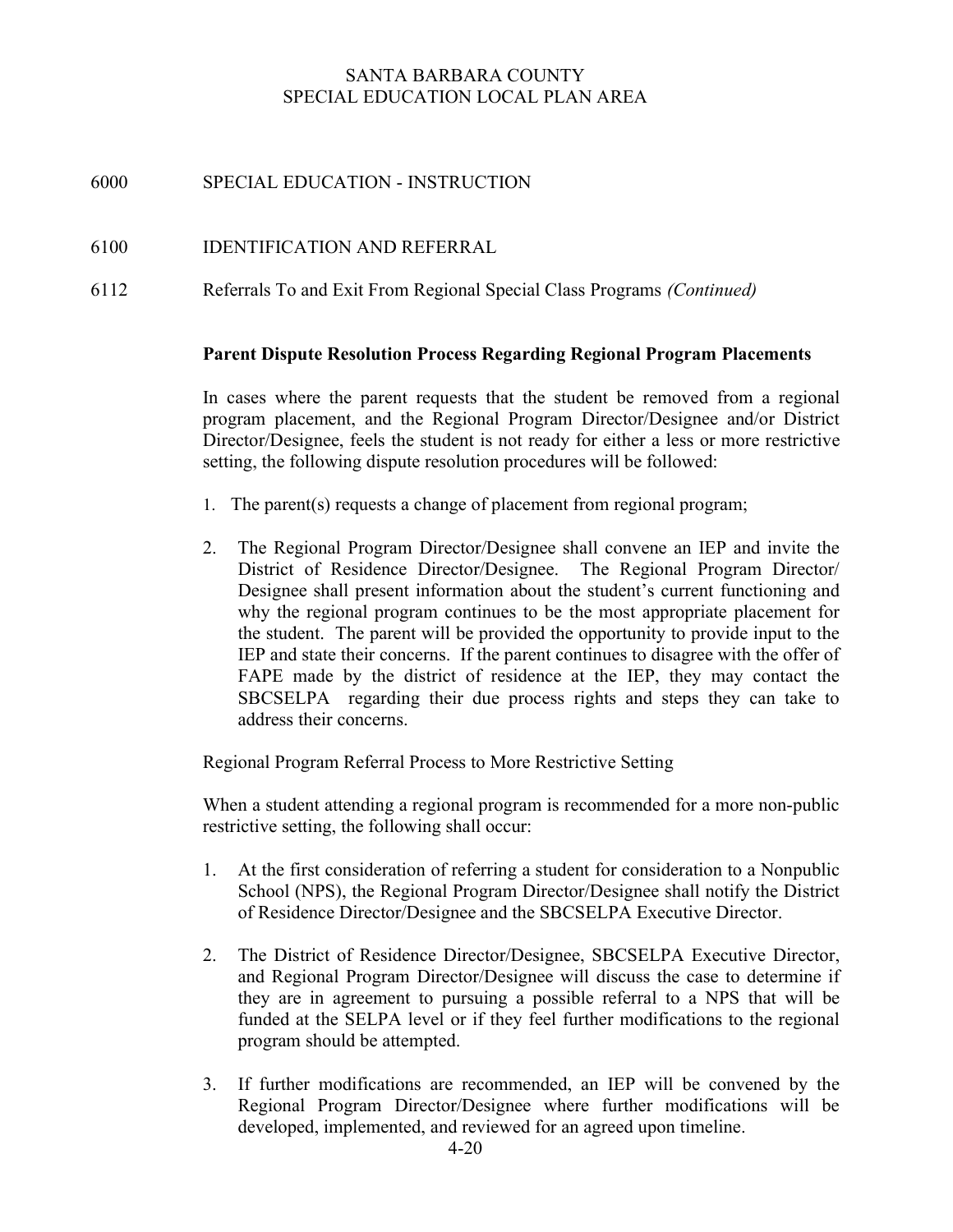# 6000 SPECIAL EDUCATION - INSTRUCTION

#### 6100 IDENTIFICATION AND REFERRAL

- 6112 Referrals To and Exit From Regional Special Class Programs (Continued)
	- 4. If it is determined by the IEP team that a more restrictive placement is needed, the student will be maintained in the current regional program placement, if possible, while the District of Residence Director and SBCSELPA Executive Director pursue a more restrictive placement. When a student is found to be dangerous to himself and/or others, and the IEP Team recommends that the student be placed on home instruction, the district of residence shall be fiscally responsible for home instruction during the interim of placement consideration.
	- 5. The IEP team will consist of the SBCSELPA Executive Director/Designee, Regional Program Director/Designee, District of Residence Director/Designee, parents, appropriate other agency personnel, and others as deemed necessary.

#### Administrative Placement Procedures for Referrals to Regional Programs

When no comparable program is available for students transferring from outside of the SBCSELPA within the district of residence, administrative placements made to a regional program will follow the same procedures as outlined in Ed. Code Section 56325, Subdivision (a), (b) with exceptions noted below:

- 1. The District of Residence Director/Designee contacts the Regional Program Director/Designee, the parent, and other agencies as appropriate to discuss administrative placement.
- 2. The District of Residence Director/Designee will provide the Regional Program Director/Designee with the name of the district from which the student is transferring and any records available prior to the student enrolling.
- 3. Students eligible for administrative placement in TLP will include students transferring from Special Class programs designed for the emotionally disturbed or students exiting from NPS programs for the emotionally disturbed.
- 4. The District of Residence Director/Designee will schedule an IEP within 30 days of the administrative placement and will invite the Regional Program Director and staff.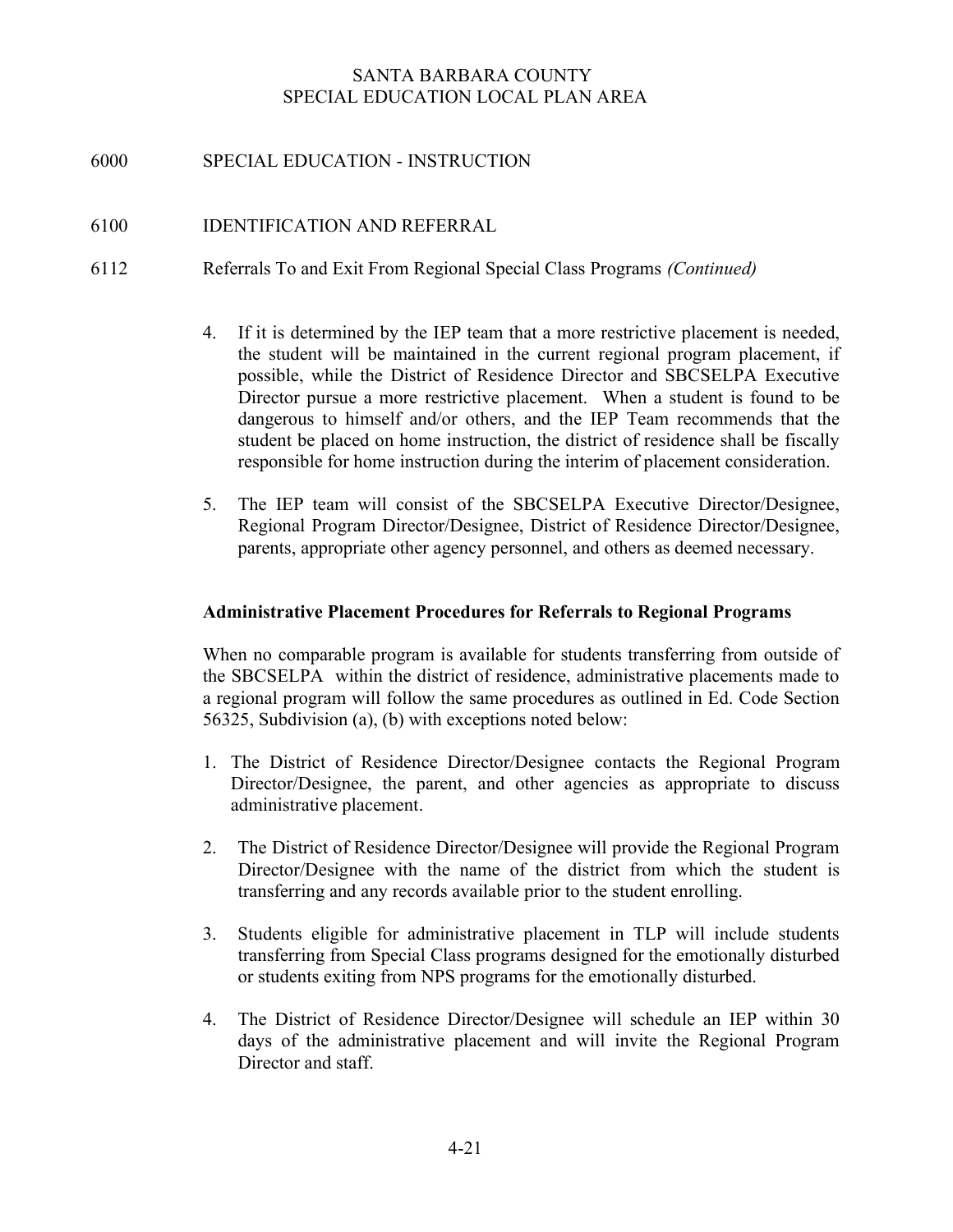- 6000 SPECIAL EDUCATION INSTRUCTION
- 6100 IDENTIFICATION AND REFERRAL
- 6112 Referrals To and Exit From Regional Special Class Programs (Continued)

| <b>DATE APPROVED:</b> | June 12, 1987     |
|-----------------------|-------------------|
| <b>DATE REVISED:</b>  | December 10, 1993 |
| <b>DATE REVISED:</b>  | March 3, 1995     |
| <b>DATE REVISED:</b>  | December 12, 1997 |
| <b>DATE REVISED:</b>  | December 9, 2002  |
| <b>DATE REVISED:</b>  | April 7, 2008     |
| <b>DATE REVISED:</b>  | December 14, 2009 |
| <b>DATE REVISED:</b>  | November 1, 2010  |
| <b>DATE REVISED:</b>  | November 7, 2011  |
| <b>DATE REVISED:</b>  | October 2, 2017   |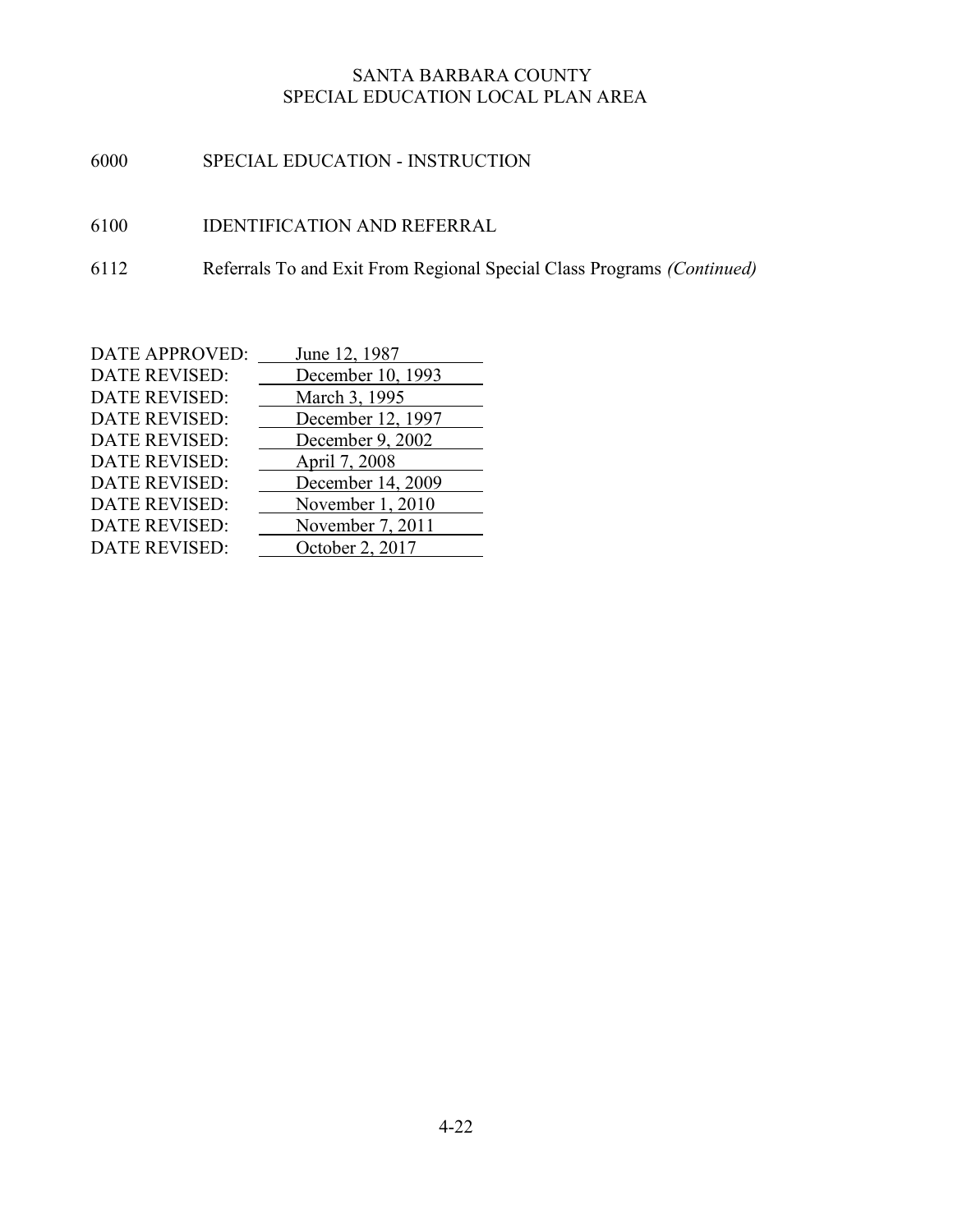# 6000 SPECIAL EDUCATION - INSTRUCTION

#### 6100 IDENTIFICATION AND REFERRAL

#### 6113 Referrals to Programs for Students with Low Incidence/Severe Disabilities

In the event that placement in a program for students with low incidence/severe disabilities appears to be needed, the director or designee providing the low incidence/severe disabilities program will be included as part of the IEP team.

If during the course of an IEP team meeting, the IEP team determines that placement in a low incidence/severe disabilities program is appropriate, the meeting will be suspended and reconvened as quickly as possible to include the director responsible for providing the low incidence/sever disabilities program under consideration.

| DATE APPROVED: | November 8, 1991 |
|----------------|------------------|
| DATE REVISED:  | March 3, 1995    |
| DATE REVISED:  | November 7, 2011 |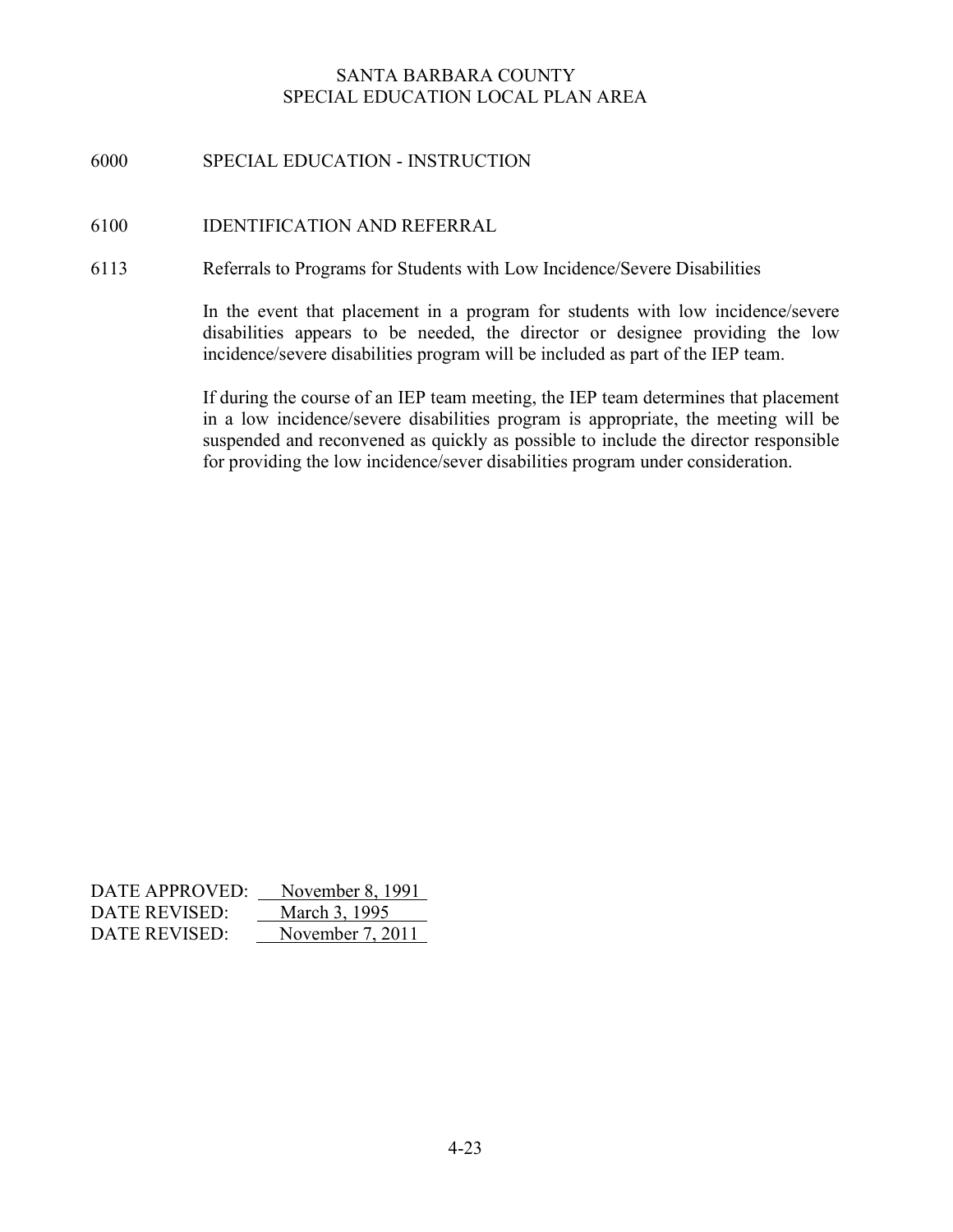# 6000 SPECIAL EDUCATION - INSTRUCTION

#### 6100 IDENTIFICATION AND REFERRAL

6114 Referrals for Regionally Provided Occupational Therapy Services and Assessment

The following procedures shall apply to requests for assessment in the area of occupational therapy (OT) when OT services are deemed possibly necessary to assist a child to benefit from his or her special education. If the suspected area of need is deemed to be possibly medically necessary, the assessment request for OT should be forwarded to California Children Services (CCS) as per policy 6110.

 If a written request for assessment in the area of occupational therapy is made, the following assessment procedures as specified in education code shall be followed.

A referral for assessment may be made by any of the following:

- 1. A parent or guardian of the individual.
- 2. A teacher or other service provider of the individual via an SST meeting or otherwise.
- 3. A foster parent of the individual, consistent with the limitations contained in federal law.

A proposed assessment plan shall be developed within 15 calendar days of referral for assessment, not counting calendar days between the pupil's regular school sessions or terms or calendar days of school vacation in excess of five school days, from the date of receipt of the referral, unless the parent or guardian agrees in writing to an extension, pursuant to subdivision (a) of Section 56321.

 A parent or guardian shall have at least 15 calendar days from the receipt of the proposed assessment plan to arrive at a decision, pursuant to subdivision © of Section 56321.

An individualized education program required as a result of an assessment of a pupil shall be developed within a total time not to exceed 60 calendar days, not counting days between the pupil's regular school sessions, terms, or days of school vacation in excess of five school days, from the date of receipt of the parent's or guardian's written consent for assessment, unless the parent or guardian agrees in writing to an extension, pursuant to Section 56344.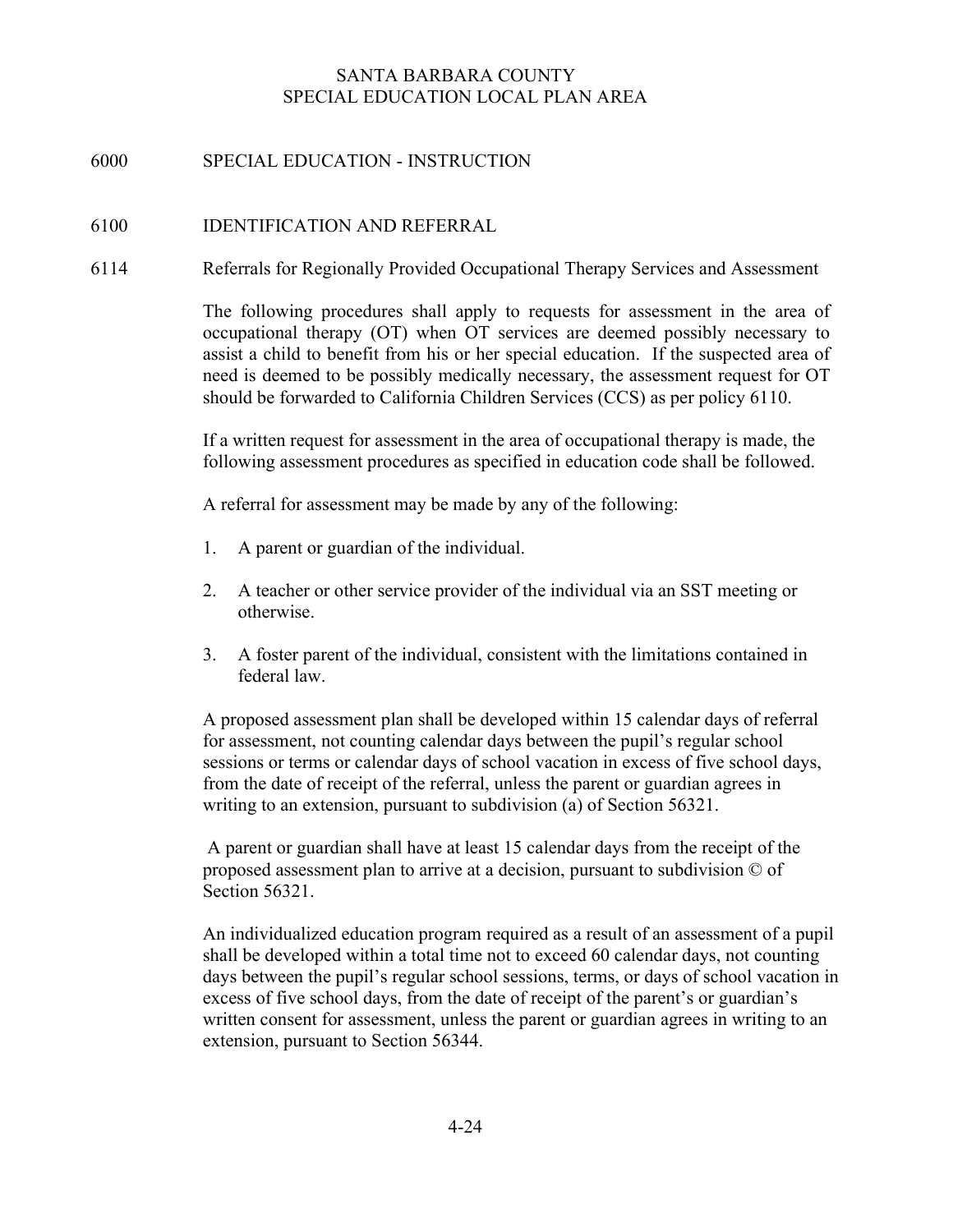# 6000 SPECIAL EDUCATION - INSTRUCTION

# 6100 IDENTIFICATION AND REFERRAL

6114 Referrals for Regionally Provided Occupational Therapy Services and Assessment (Continued)

> If an LEA in the SBCSLEPA desires to make a referral for assessment to a regional OT, the LEA Special Education Administrator or designee shall complete the SBCSELPA OT referral packet (see Procedural Manual Forms).

30 EC 56043 – Primary Timelines Affecting Special Education Programs

- 30 EC 56029 Definition of "Referral for Assessment"
- L GC 7572 Child Assessed I All Areas Related to Suspected Disability
- 1 GC 7575 Responsibility for Provision of Occupational Therapy & Physical Therapy

DATE APPROVED: February 1, 2010